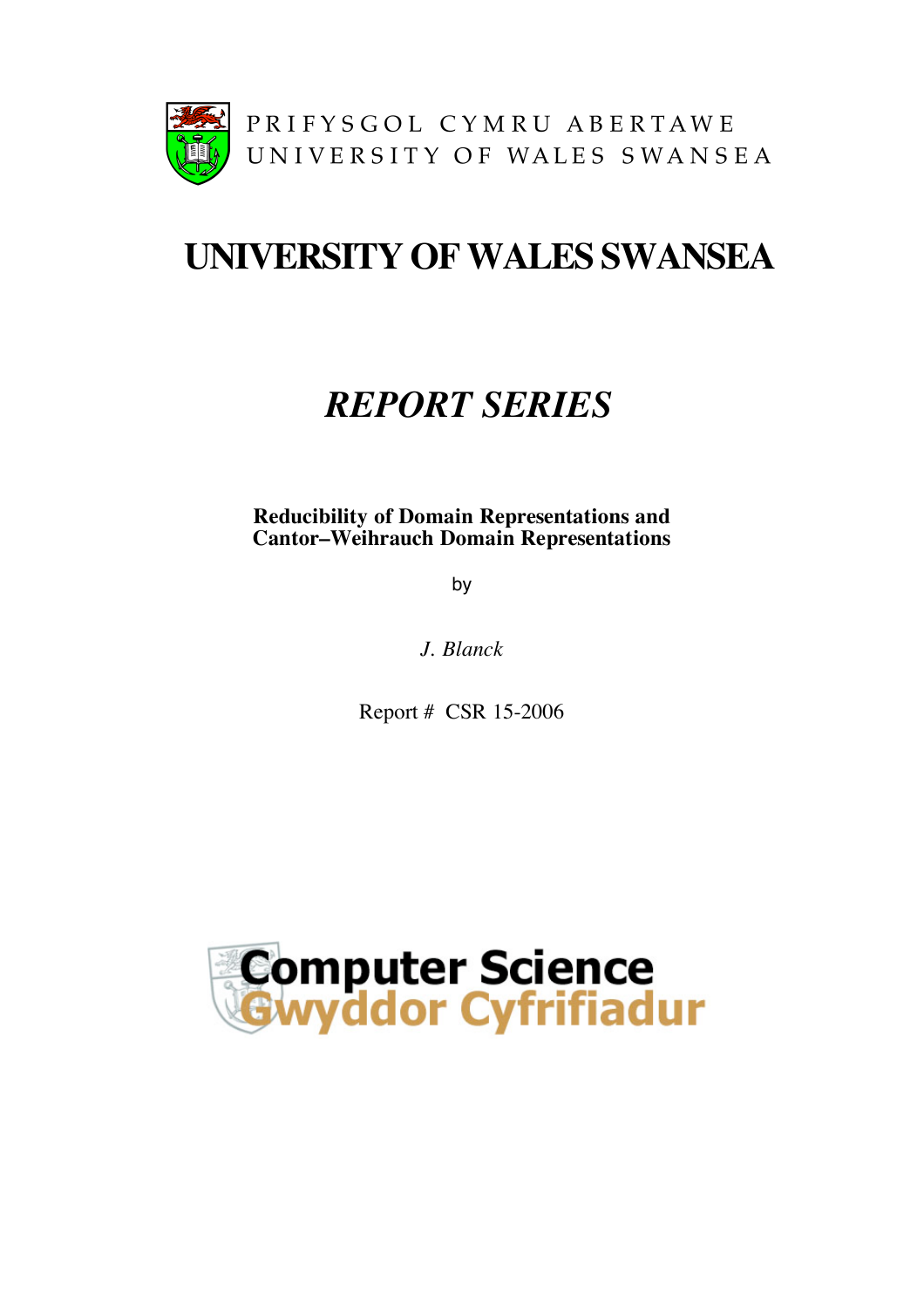# Reducibility of Domain Representations and Cantor–Weihrauch Domain Representations

J. Blanck

Swansea University, Singleton Park, Swansea, SA2 8PP, UK

September 27, 2006

#### **Abstract**

A notion of (continuous) reducibility of representations of topological spaces is introduced and basic properties of this notion are studied for domain representations.

A representation reduces to another if its representing map factors through the other representation. Reductions form a pre-order on representations. A spectrum is a class of representations divided by the equivalence relation induced by reductions. Representations belonging to the top element of a spectrum are said to be universal and these representations are the ones most closely capturing the structure of the represented space. Notion of admissibility considered both for domains and within Weihrauch's TTE are shown to be universality concepts in the appropriate spectra.

To illustrate the framework, some domain representations of real numbers are considered and it is shown that the usual interval domain representation, which is universal among dense representations, does not reduce to a binary expansion domain representation. However, a substructure of the interval domain more suitable for efficient computation of operations is on the other hand shown to be equivalent to the usual interval domain with respect to reducibility.

# **1 Introduction**

A standard method of computing on a set  $X$  of data is to make a representation  $R$ of the data and to compute on R. Such methods have been called concrete computability theories [30, 31]. The question arises immediately; to what extent does computability on X depend on the *choice* of R? For any concrete computability there is the problem of clarifying the applicability of representations for different tasks.

One approach to resolve the above problem is to look at the intrinsic properties of representations as was done in, e.g., [6]. As an alternative approach, we present here a framework for relating representations to each other, thereby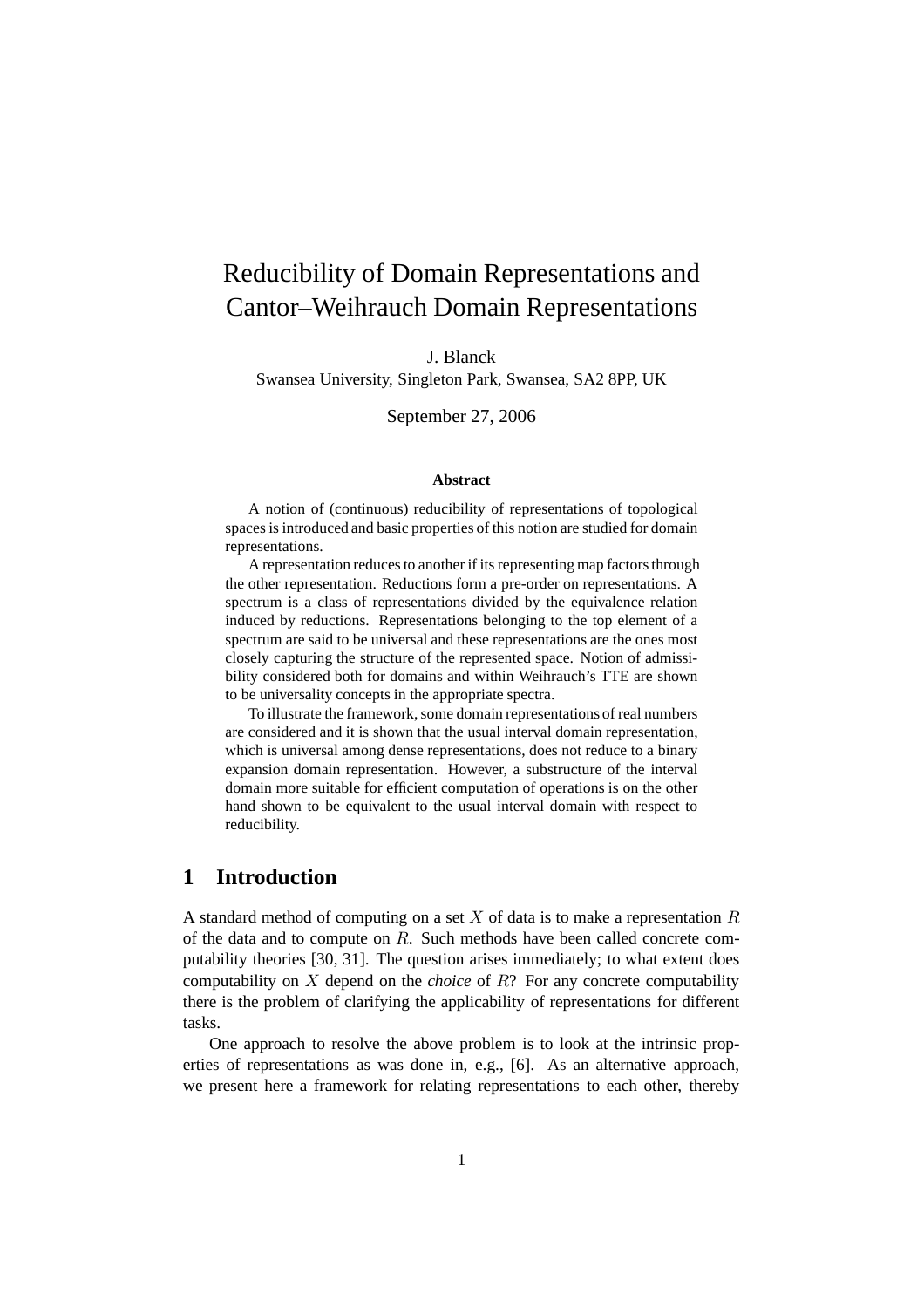studying there relative merits. This is done by studying *reductions* (or *translations*) between representations. This is parallel to the use of reductions for *numberings* (used in Computable Algebra). Reductions between numberings (when a numbering factors through another) is one of the basic tools in studying numberings [15, 16, 17, 20, 27, 28]. We generalise reducibility to a very general class of representations of topological spaces and study basic properties of reducibility, in particular for domain representations.

Our aim is to study computability on uncountable structures (usually topological spaces). A simple numbering is not possible of an uncountable structure. We therefore have to rely on computations on some numbered set of approximations. For example, real number computations can be performed using the countable set of rational intervals as approximations. A general method of giving computability theory to a large class of topological spaces is to use *domain representations*.

Representations of topological spaces by domains or embeddings of topological spaces into domains have been studied by several people [2, 3, 4, 10, 11, 12, 13, 14, 18, 21, 24, 26, 27, 32, 35]. Domain representations are also closely related to Type-2 Theory of Effectivity (TTE) [29, 33, 34] introduced by Weihrauch.

Any  $T_0$  space can be given domain representations [6]. Some of these have nice properties such as density and an embedding property. These properties facilitate lifting of functions to the domain representations, thereby opening up for a study of topological algebras.

Our reducibility notion introduces a pre-order on domain representations and thereby an equivalence relation. A *spectrum* is a class of representations divided by the equivalence relation. We give examples showing that the structure of the spectrum of all representations is in general non-trivial.

Some intrinsic properties of domain representations interact with our theory of reductions, so, for example, the representations that have the embedding property are known as *retract* representations and these are invariant under reductions.

The importance of density in domain representations has an information theoretic explanation in that non-dense representations contain non-consistent information or "garbage". When restricting our attention to dense representations, there is a top element in the spectrum of all dense domain representations, namely the equivalence class of dense retract representations.

If there exists a top element in a spectrum then we call a representation belonging to it *universal* as all other representations in that spectrum will reduce to it. We show that notions of admissibility as studied by, for example, Schröder [23] and Hamrin [18], are in fact notions of universality in the appropriate spectrum. Universal representations capture the structure of the represented space closest among the class of representations considered.

To illustrate the framework, we conclude by studying some representations of real numbers. The usual interval domain representation of the reals is known to be universal among countably based dense representations ( $\omega$ -admissible). We show that a particular substructure of the interval domain, where operations on exact reals can be more efficiently computed, is continuously equivalent to the interval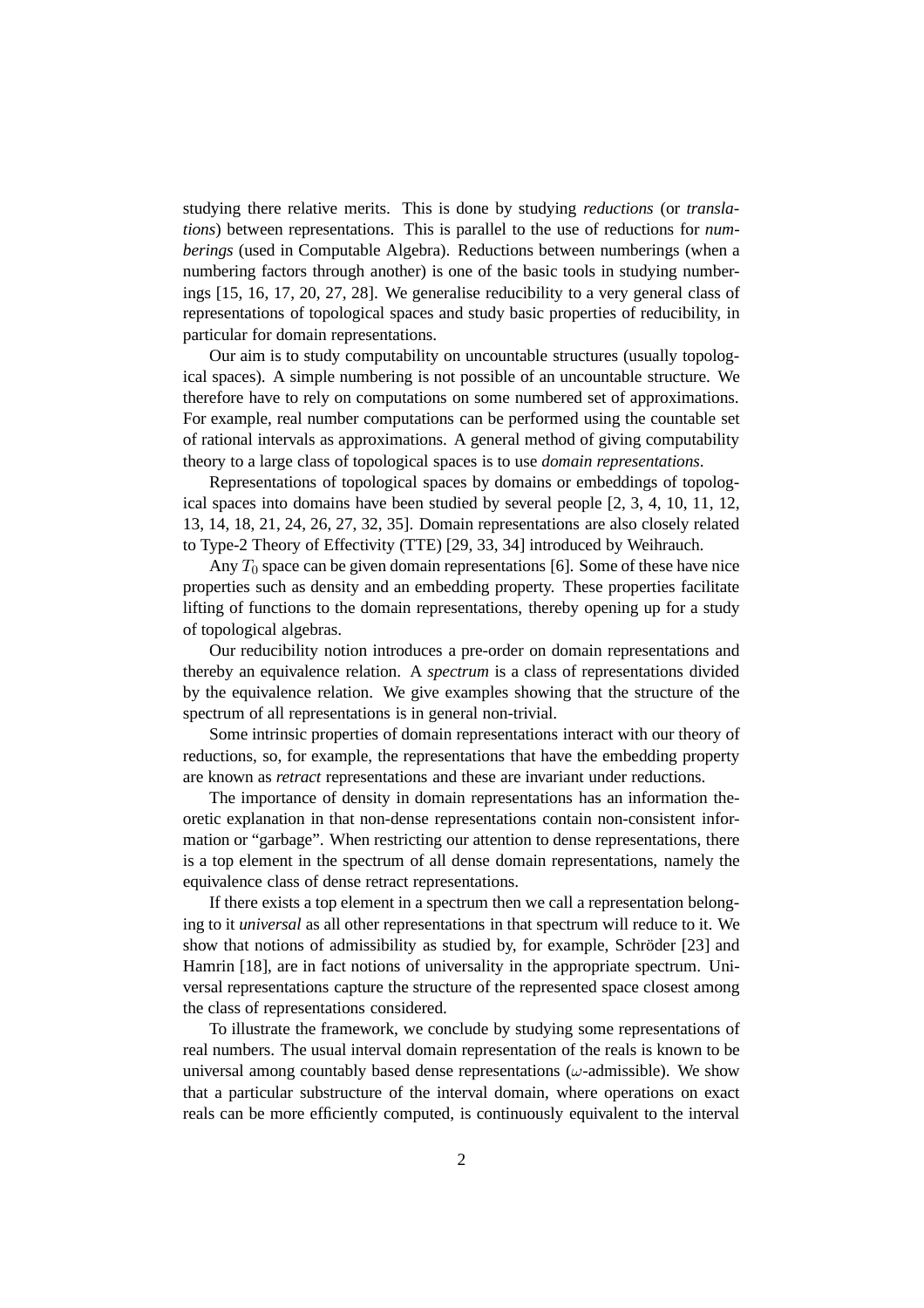domain (although it is a bifinite domain rather than a Scott–Eršov domain), and hence that it can be used interchangeably. Finally, we show that a representation corresponding to binary expansions is not a universal representation of the reals. This is highlighted by the example showing that addition is not a computable operation on the binary expansions of reals.

I thank John V. Tucker, Viggo Stoltenberg-Hansen and Fredrik Dahlgren for many invaluable discussions on this paper.

# **2 Preliminaries**

### **2.1 Domains**

We will briefly give some background to domain theory. For a fuller background on domains we refer to [1, 25].

Let  $D = (D, \sqsubseteq)$  be a partially ordered set. A subset  $A \subseteq D$  is an *upper set* if  $x \in A$  and  $x \subseteq y$  implies  $y \in A$ . Let  $\uparrow A = \{y \in D : \exists x \in A(x \subseteq y)\}\.$  We will abbreviate  $\{x\}$  by  $\uparrow x$ . A subset  $A \subseteq D$  is *directed* if  $A \neq \emptyset$  and whenever  $x, y \in A$  then there is  $z \in A$  such that  $x \subseteq z$  and  $y \subseteq z$ . The supremum, or least upper bound, of A (if it exists) is denoted by  $\Box A$ .

A *complete partial order*, abbreviated *cpo*, is a partial order,  $D = (D; \subseteq, \perp)$ , such that  $\perp$  is the least element in D and any directed set  $A \subseteq D$  has a supremum,  $\Box A$ . This is also known as a pointed *dcpo* in the literature.

Let D be a cpo. An element x is *way below* y, denoted  $x \ll y$ , if for each directed  $A \subseteq D$ ,

$$
y \sqsubseteq \bigsqcup A \implies (\exists z \in A)(x \sqsubseteq z).
$$

An element  $a \in D$  is *compact* if  $a \ll a$ . The set of compact elements of D is denoted by  $D<sub>c</sub>$ .

A subset B of a cpo D is a *basis* for D if for every  $x \in D$  the set  $\downarrow x \cap B$  is directed and has supremum x. A cpo D is a *continuous cpo* if it has a basis, and an *algebraic cpo* if  $D<sub>c</sub>$  is a basis for  $D$ .

A cpo D is *consistently complete* if  $\Box A$  exists in D whenever  $A \subseteq D$  is a consistent set, i.e., has an upper bound.

**Definition 2.1.** A *Scott–Eršov domain*, or simply *domain*, is a consistently complete algebraic cpo.

The topology normally used on domains is called the Scott topology. Let  $D$  be an algebraic cpo. A subset  $U$  of  $D$  is open if

- 1. U is an upper set, and
- 2.  $x \in U$  implies that there exists  $a \in \text{approx}(x)$  such that  $a \in U$ .

An easy observation is that the Scott topology on a domain is  $T_0$ . However the Scott topology fails to be  $T_1$  on all domains except the trivial domain consisting of a single element.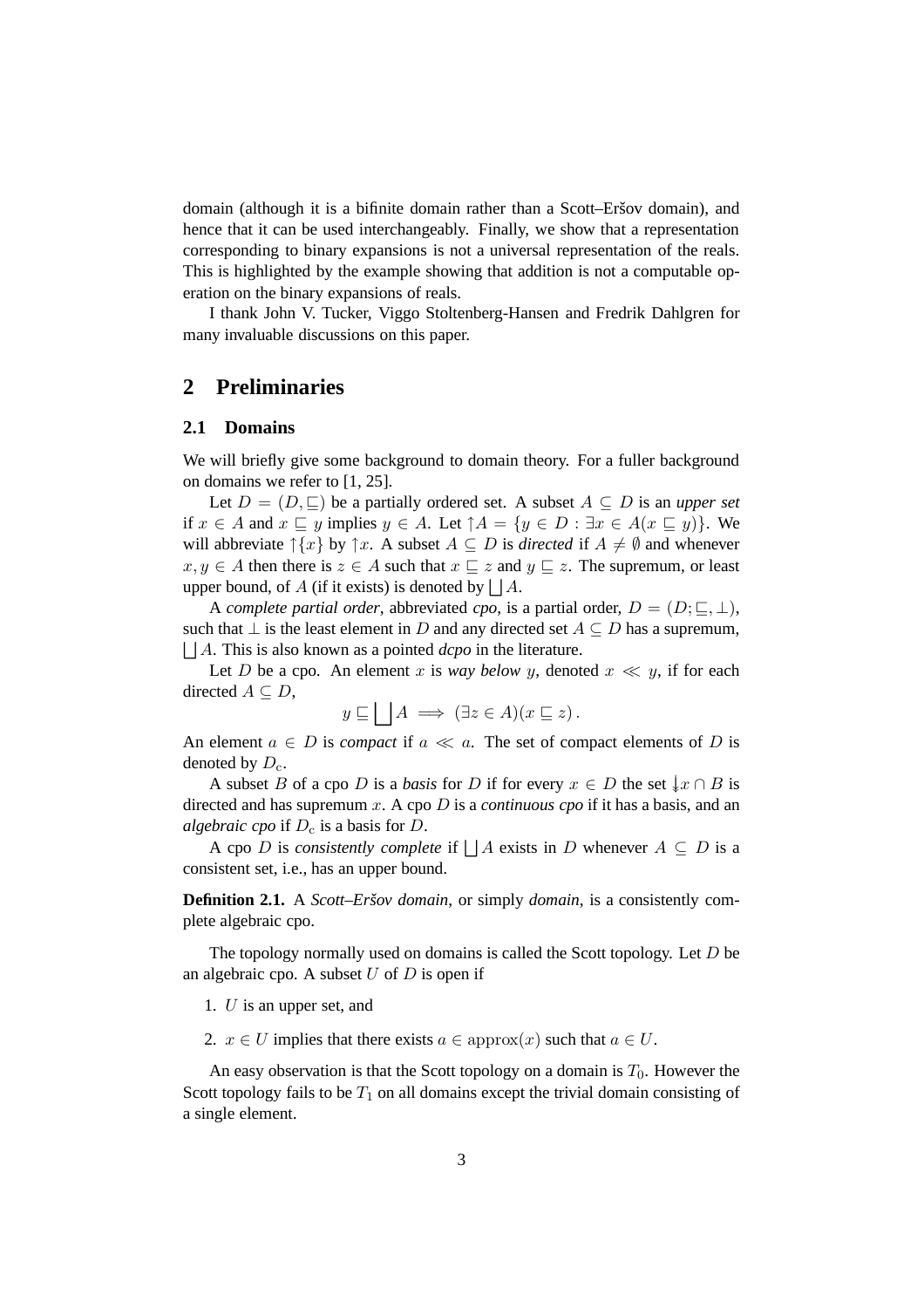The sets  $\uparrow a$ , for  $a \in D_c$ , constitute a base for the Scott topology on a domain D.

Let D and E be domains. A function  $f : D \to E$  is Scott continuous if f is monotone and

$$
f(\bigsqcup A) = \bigsqcup f[A],
$$

for any directed  $A \subseteq D$ . The notion of Scott continuity coincides with the notion of continuity induced from the Scott topology on the domains.

Any continuous function between domains is determined by its values on the compact elements.

Let D be an algebraic cpo, E a cpo, and let  $f : D_c \to E$  be a monotone function. Then there exists a unique continuous function  $g: D \to E$  of f such that  $f = g|_{D_c}.$ 

Domains are often constructed as the completion of some underlying structure. We present here the type of structure from which Scott–Eršov domains are constructed.

The compact elements  $D_c$  of a Scott–Eršov domain  $D$  form a conditional upper semilattice with least element, abbreviated *cusl*. That is, a cusl is a partially ordered set where a least upper bound exists for every pair of elements that have an upper bound.

An *ideal* is a directed lower set. The ideal completion over a cusl P is the set of all ideals over  $P$ , denoted  $\text{Idl}(P)$ . When ordered by set inclusion the ideal completion of a cusl forms a Scott–Eršov domain. For a in a cusl  $P$ ,  $\downarrow$  a is an ideal, the *principal ideal* generated by a. The compact elements of  $\text{Id}(P)$  are the principal ideals  $\downarrow a$ , for  $a \in P$ .

The representation theorem for Scott–Eršov domains tells us that any Scott– Eršov domain is the ideal completion of a cusl.

**Theorem 2.2.** *Let D be a Scott–Eršov domain. Then*  $\text{Idl}(D_c) \cong D$ *.* 

We clearly have the following equivalence, for  $I \in \text{Idl}(P)$ 

 $\downarrow a \subset I \iff a \in I.$ 

Thus the sets  $B_a = \{I \in \text{Idl}(P) : a \in I\}$  for  $a \in P$  form a base for the Scott topology on  $\mathrm{Idl}(P)$ .

## **2.2 Representations**

We give some background on representations of spaces. We give a more general setting than the domain representations considered in [6], but we still aim for representations using some type of domain. The terminology is adjusted to cope with a more general framework.

**Definition 2.3.** (i) A *weak representation* of a topological space X is a triple  $(D, D^R, \rho)$ , where D is a topological space,  $D^R \subseteq D$  with the subspace topology, and  $\rho: D^R \to X$  is continuous and onto.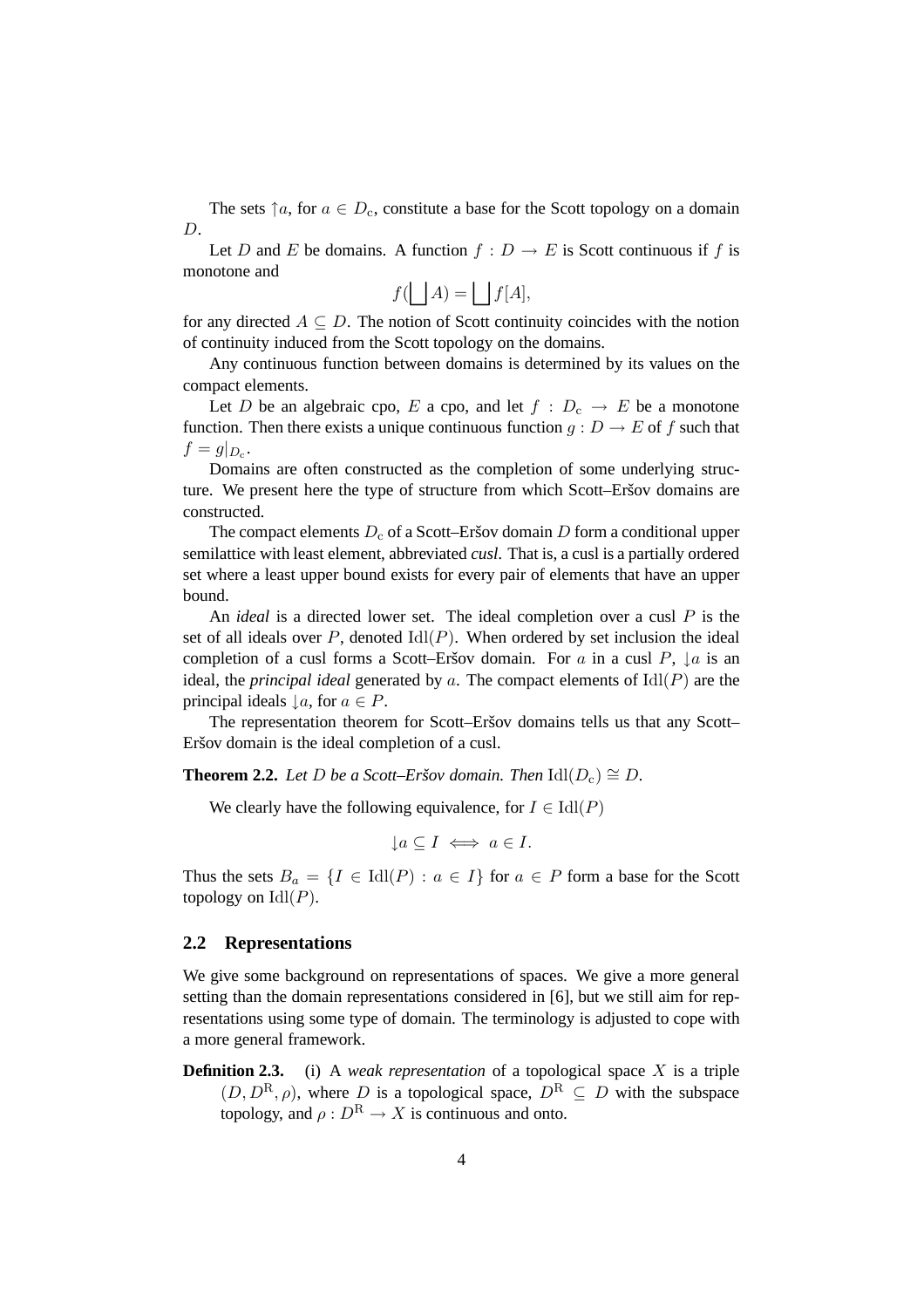### (ii) A *quotient representation* is a weak representation where  $\rho$  is a quotient map.

The word representation will be used without qualification to mean a weak representation.

In [6] this notion of representation is studied where  $D$  is required to be a domain. We will always have domain representations in mind, but define the notion as general as possible.

When needed, we write *continuous cpo representation, domain representation*, etc., to specify the kind of space that  $D$  is. We will primarily focus on Scott– Eršov domains and algebraic cpos, since by Proposition 2.8 any continuous cpo representation can be used to construct an algebraic cpo representation without losing any property considered herein.

The introduced notion of representations above covers all *naming systems* used in TTE, i.e., both *notations* and *representations*. In fact, all TTE naming systems can be constructed as Scott–Eršov domain representations using simple and specific domains.

The set  $D^R$  above will be called the set of *representing elements*. For a domainlike structure D the set  $D^R$  is also known as a *totality* on D. If D is a domain then the ordering of the domain can be interpreted as an information ordering. With this interpretation the domain contains both proper approximations and total or complete representations of elements of X, the latter constituting the set  $D^R$ . Intuitively,  $D<sup>R</sup>$  consists of those domain elements that contain sufficient information to completely determine an element in X via  $\rho$ .

Beyond the type of space  $D$  used in a representation, we make use of the following important characteristics of representations.

**Definition 2.4.** (i) A representation  $(D, D^R, \rho)$  is *dense* if  $D^R$  is dense in D.

(ii) A *retract representation* of X is a quadruple  $(D, D^R, \rho, \eta)$  where  $(D, D^R, \rho)$ is a representation, and  $n : X \to D^{R}$  is a continuous function such that  $\rho \eta = \mathrm{id}_X$ .

For a retract representation  $(D, D^R, \rho, \eta)$  we have that  $\rho$  is a quotient, and that  $\eta \rho$  is a retraction on  $D^R$ . In fact, X will be homeomorphic to the retract of  $D^R$ . In a retract representation a canonical representative can be found continuously from any representation of an element of X.

**Definition 2.5.** Let  $(D, D^R, \rho_D)$  and  $(E, E^R, \rho_E)$  be representations of X and Y respectively. A continuous function  $f : X \to Y$  is *represented* by a continuous function  $\bar{f}: D \to E$  if  $\rho_E \bar{f}(x) = f \rho_D(x)$ , for all  $x \in D^R$  (in particular,  $\bar{f}[D^R] \subseteq$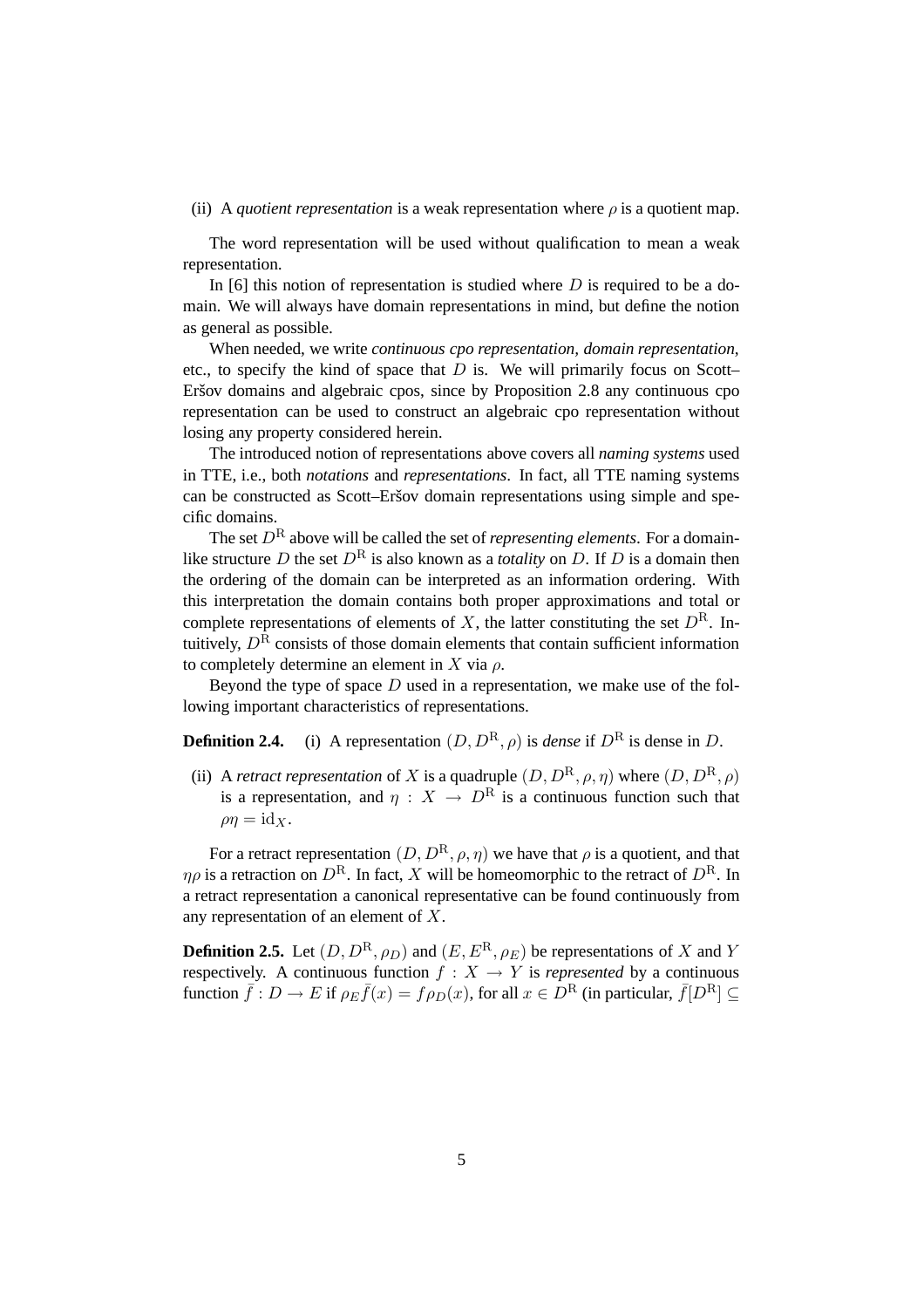$$
D \xrightarrow{\bar{f}} E
$$
  
\n
$$
D^R \xrightarrow{\bar{f}} E^R
$$
  
\n
$$
\rho_D \downarrow \qquad \qquad f \xrightarrow{\rho_E} Y
$$
  
\n
$$
X \xrightarrow{\qquad \qquad f} Y
$$

The functions between the subsets of representing elements are restrictions of functions. To avoid clumsy explicit restriction notation, as in  $\bar{f}|_{D^R} : D^R \to E^R$ , we write  $\bar{f}: D^R \to E^R$  and trust the reader to understand this as the restriction to the indicated domain of the function.

Let  $(D, D^R, \rho_D)$  and  $(E, E^R, \rho_E)$  be representations of X and Y respectively, and let  $\bar{f}: D \to E$  be continuous such that  $\bar{f}[D^R] \subseteq E^R$ . If  $\bar{f}$  respects the equivalence relations induced by  $\rho_D$  and  $\rho_E$ , then  $\bar{f}$  represents a well-defined function  $f: X \to Y$ . Furthermore, if  $\rho_D$  is a quotient map, then f is continuous, since then the topology of  $X$  is fine enough.

For a topological space  $X$  we define the following classes of representations of X.

**Definition 2.6.** For a topological space X let  $\mathbf{Rep}(X)$  denote the class of all representations of X, and let  $\mathbf{D} \mathbf{Rep}(X)$  denote the class of all domain representations  $(D, D^R, \rho)$  of X where the totality  $D^R$  does not contain  $\perp$ .

The reason to disallow domain representation where  $\perp$  is a representing element is admittedly technical but is needed for the proof of Lemma 3.19. Note that  $\perp$  cannot belong to the totality if every point of the space X has a non-trivial neighbourhood base, which is the case for all  $T_1$  spaces with at least two points. Also note that if  $(D, D^R, \rho)$  is a domain representation of X, then so is the lifting  $(D_\perp, D^{\rm R}, \rho)$ , and in the latter  $\perp_{D_\perp}$  does not belong to the totality.

We also consider subclasses of these classes of representations. In particular, subclasses of dense representations and subclasses of representations of bounded size.

**Definition 2.7.** Let  $\mathbf{R}(X)$  be a class of representations of X.

- 1.  $\mathbb{R}^D(X)$  is the subclass of  $\mathbb{R}(X)$  containing all dense representations.
- 2. Fix  $\kappa$  to be an infinite cardinal, then  $\mathbf{R}_{\kappa}(X)$  is the subclass of  $\mathbf{R}(X)$  containing all representations where the topological space  $D$  has a base with cardinality bounded by  $\kappa$ .

For domain representations the above definition of representations of bounded size can be rephrased as a bound on the set of compact elements. For example,  $\mathbf{D}\mathbf{Rep}_{\kappa}(X)$  is the class of all  $\kappa$ -based domain representations, i.e., representations where the cardinality of the compact elements of the domain is bounded by  $\kappa$ .

 $E^{\rm R}$ ).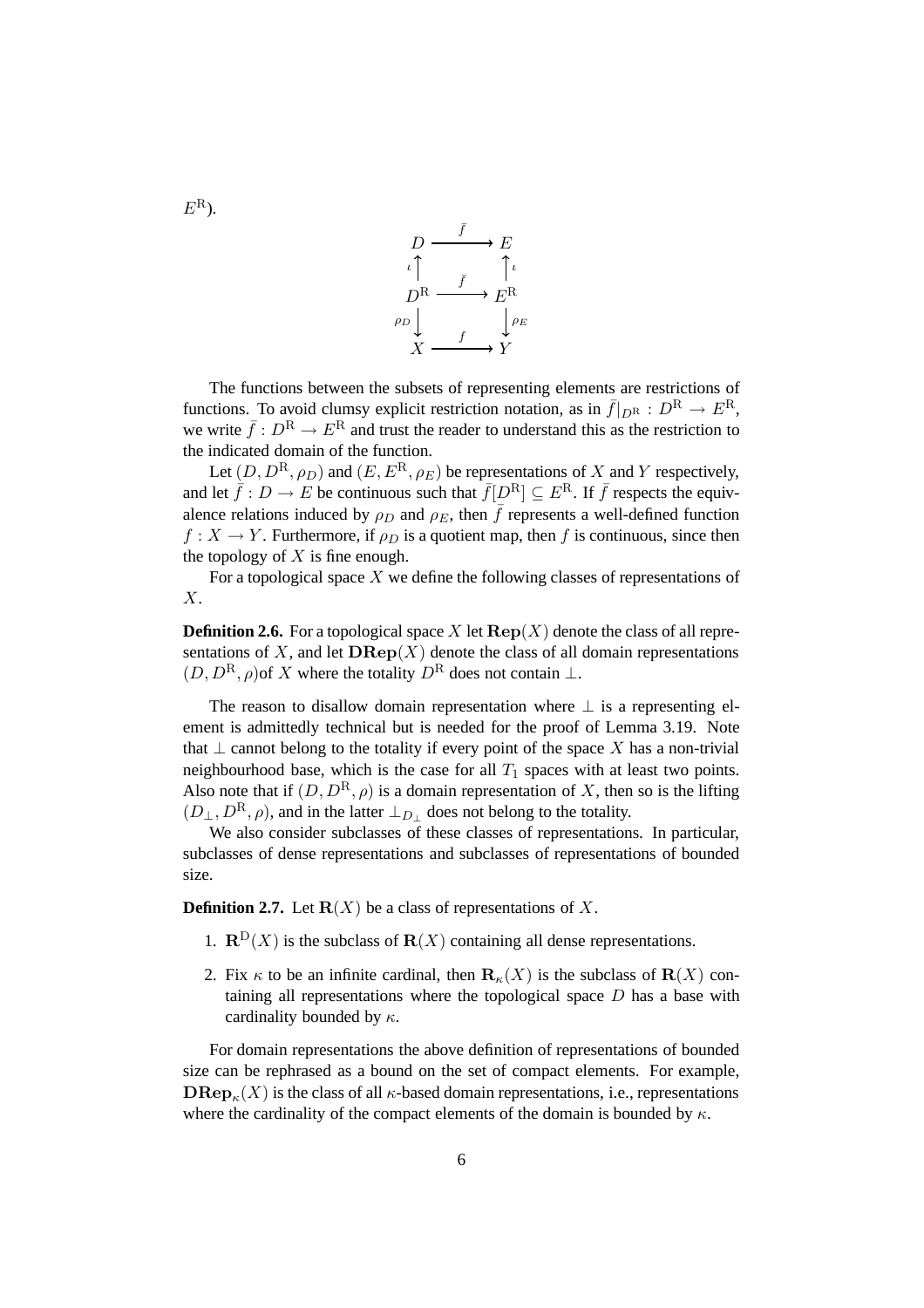The most interesting class of domain representations with bounded cardinality is, of course, the class of countably based domain representations, i.e.,  $\mathbf{D}\mathbf{Rep}_{\omega}(X),$ since these are the ones to which effectivity can be applied.

We repeat some of the results from [6]. The following proposition sums up the results in Section 4 of [6] and shows why we may restrict our attention to representations from algebraic cpos.

**Proposition 2.8.** *Let*  $(D, D^R, \rho_E)$  *be a continuous cpo representation of* X. *Then there is a canonical algebraic cpo representation*  $(E, E^R, \rho_E)$  *retaining the properties of quotient, retract, and density if present in the original representation.*

For full proofs of the following theorems, see Theorems 5.4, 5.6, and 9.3 of [6] respectively.

#### **Theorem 2.9.** *Any*  $T_0$  *space has a dense retract domain representation.*

*Proof.* We give here briefly the construction. Let B be a base of the topology for a  $T_0$  space X. Let B' be the non-empty sets of B together with the set X. Ordering  $B'$  by reverse inclusion gives a cusl, and the ideal completion of this cusl is a domain D. The function  $\eta: X \to D$  given by  $\eta(x) = \{U \in B' : x \in U\}$  is an embedding.

It remains to be shown that  $(D, \eta[X], \eta^{-1}, \eta)$  is a dense retract domain repre- $\Box$ sentation of X.

**Remark 2.10.** By allowing  $B'$  in the above construction to contain the empty set the domain representation will have a compact top element but will otherwise be identical. Constructing the domain representation of  $X$  as above we get a nondense (since the top element is not in  $\eta[X]$ ) retract domain representation of the space  $X$ .

**Theorem 2.11.** A space with a retract cpo representation is a  $T_0$  space.

**Theorem 2.12.** *Let*  $(D, D^R, \rho_D)$  *be a dense domain representation of* X, and let  $(E, E^R, \rho_E, \eta_E)$  *be a retract domain representation of* Y. Then every continuous *function*  $f: X \to Y$  *is represented by some continuous function*  $\overline{f}: D \to E$ *.* 

*Proof.* The construction of  $\bar{f}$  is done in two steps. First, let  $f' = \eta_E f \rho_D$ . The function  $f' : D^R \to E$  is a continuous function representing f.

Secondly, the function  $f'$  is extended to a function  $\overline{f: D_c} \to E$  by  $\overline{f}(a) =$  $\Box f'[\hat{a} \cap D^R]$ . The infimum is well-defined since  $\hat{a} \cap D^R$  is non-empty by density of  $D^R$ , and non-empty infima exist in consistently complete cpos. Clearly,  $\bar{f}$  is monotone, and hence, it has a unique extension to D.

It remains to be shown that  $\bar{f}$  is an extension of  $f'$ , i.e., that  $\bar{f}(d) = f'(d)$  for  $d \in D^{\mathcal{R}}$ .  $\Box$ 

**Remark 2.13.** Density is needed in order to give a well-defined infimum in the second step of the construction of the lifting. The same purpose can also be achieved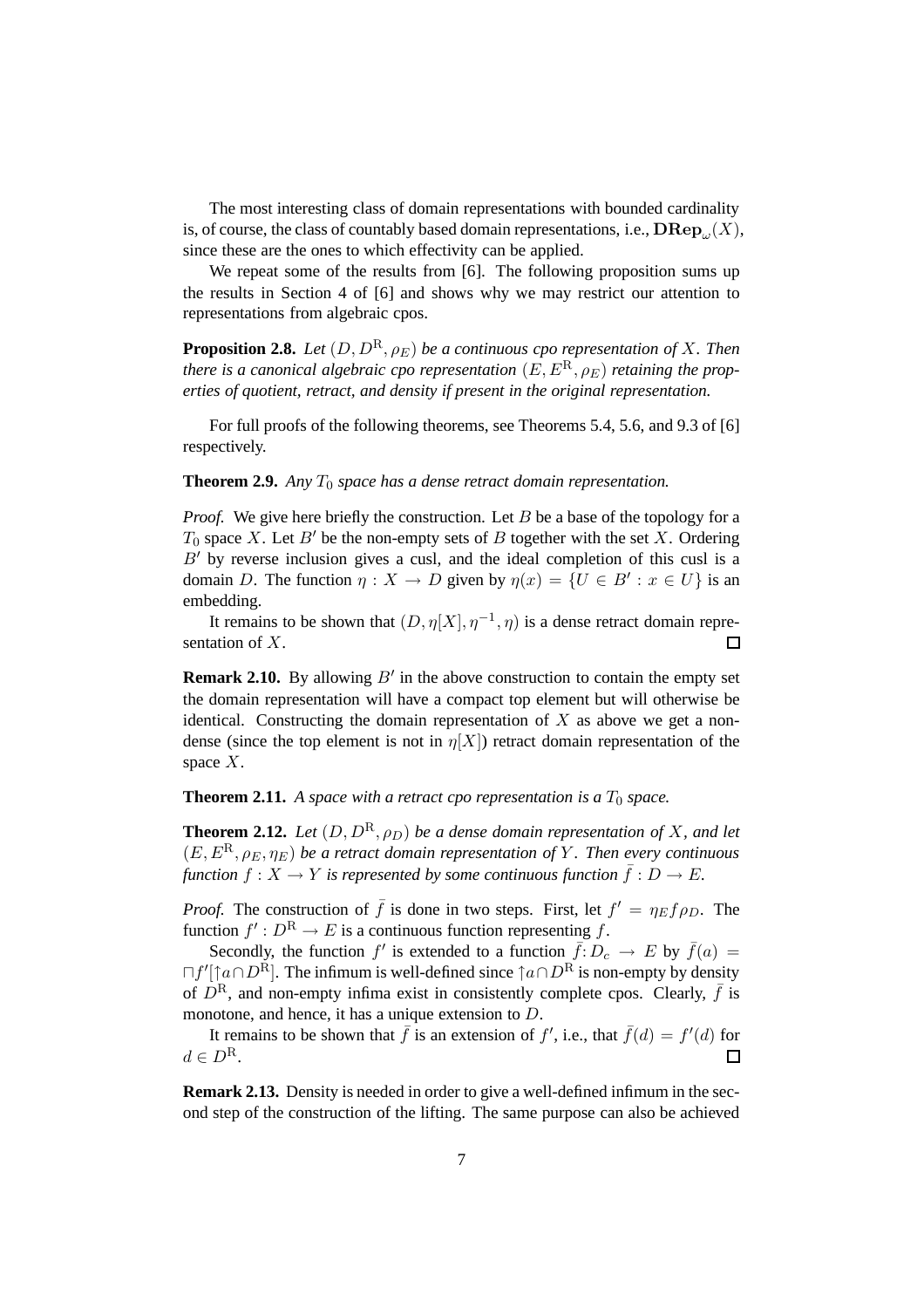if  $E$  has a top element, since we may define the infimum of the empty set to be the top element of  $E$ . Hence, the above result could be stated for arbitrary  $D$  and a retract representation E with a top element.

Other lifting results where density of  $D$  is not required can be found in [7, 19, 22]

# **2.3 Partial Domain Functions**

We will use the notion of continuous partial domain functions introduced by Dahlgren [9].

**Definition 2.14.** Let D and E be domains. A *continuous partial function* from D to E is a pair  $(S, f)$  where  $S \subseteq D$  is a non-empty closed subset of D, and f is a strict continuous function from S to E.

Note that a total domain function is not necessarily a partial domain function. In fact, only strict total functions are partial functions. The strictness of partial functions is required to make composition always defined. (Allowing totally undefined partial functions would solve composition but entails that the category of domains with partial functions does not have a terminal object. The empty domain might be added as the terminal object of the category but that would make the definition of products hard.)

The closed set S is downwards closed and must therefore contain  $\perp$ . The closed set that is of principal interest to us is the closure of the totality of a domain representation, that is, the closed subset  $S$  containing the totality of the domain and such that the totality is dense in S.

Recall that a common interpretation of the ordering relation of a domain representation is that it corresponds to information. High up in the domain means much information about an object of the space. So a non-dense representation can be viewed as a representation that contains non-consistent information or "garbage". In practise it is sometimes desirable to cut away this non-consistent information, i.e., to restrict to a substructure (see, for example, Lemma 2.28 in [5]).

This restriction can be done in general for domain representations by taking the ideal completion over all approximations of representing elements. Formally, for a domain representation  $(D, D^R, \rho)$  of X let

$$
D_{\mathbf{c}}^{\mathbf{D}} = \{a \in D_{\mathbf{c}} : \uparrow a \cap D^{\mathbf{R}} \neq \emptyset\}
$$

and

$$
D^D = \{ \bigsqcup A : A \subseteq D^D_{\rm c} \text{ is directed} \} .
$$

Clearly,  $D^D$  is a closed subset of D. Ordering  $D^D$  by the order of D make  $D^D$ into a domain. The set  $D^D$  contains  $D^R$ . Thus,  $(D^D, D^R, \rho)$  is a dense domain representation of X, which we will refer to as the *dense part* of D.

**Proposition 2.15.** Let D be a domain representation in  $\mathbf{DRep}(X)$ , and E a re*tract domain representation of* Y. Then any function  $f : X \to Y$  is representable *by a continuous partial domain function*  $\bar{f}: D \to E$ , where  $\bar{f}$  *is defined on*  $D^D$ .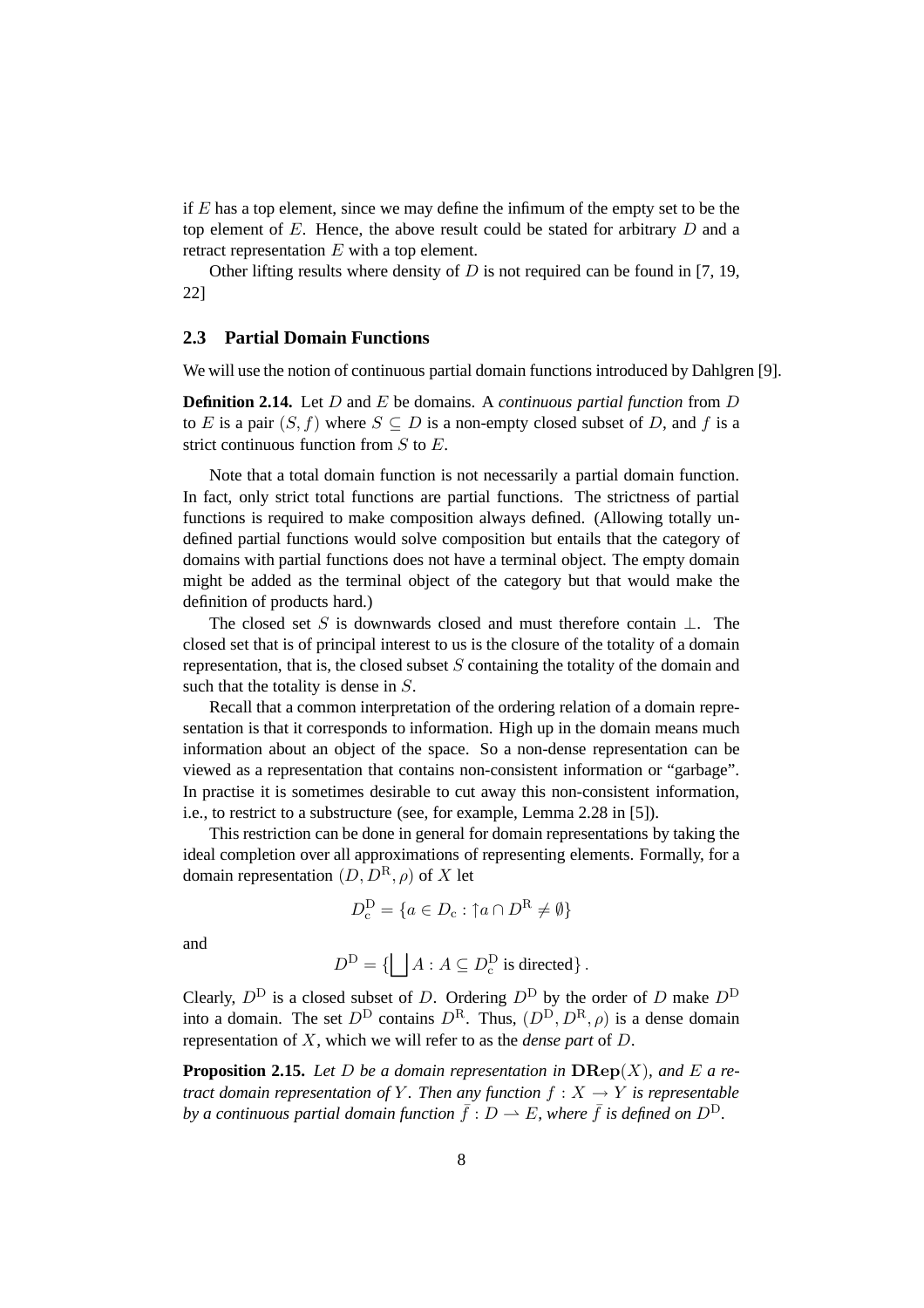*Proof.* By Theorem 2.12 there exists a continuous functions  $f' : D^D \to E$ . Construct a strict function  $\bar{f}$  by

$$
\bar{f}(c) = \begin{cases} \perp, & \text{if } c = \perp; \\ f'(c), & \text{otherwise.} \end{cases}
$$

 $\Box$ 

As  $\perp \notin D^{\mathcal{R}}$  we have that  $\bar{f}(x) = f'(x)$  for all  $x \in D^{\mathcal{R}}$ .

# **3 Reducibility**

In order to study representations and their applicability to various tasks we give here a notion of reduction between representations of a fixed space. For representations D and E of a space X we have that D reduces to E if the representation function of  $D$  factors through the representation function of  $E$ , i.e., if there is a function  $\phi : D \to E$  such that the following diagram commutes.



Another way of interpreting the above diagram is that the identity on  $X$  is representable, see Lemma 3.4.

We now give our formal definitions of reducibility between representations.

**Definition 3.1.** Let  $(D, D^R, \rho_D)$  and  $(E, E^R, \rho_E)$  be representations of a topological space X, and let  $\phi: D \to E$  satisfy  $\phi[D^R] \subseteq E^R$  and  $\rho_D(d) = \rho_E \phi(d)$ .

- (i)  $\phi$  is a *continuous reduction* of D to E, written  $D \leq_{c} E$ , if  $\phi$  is continuous.
- (ii)  $\phi$  is a *continuous partial reduction* of D to E, written  $D \leq_{\text{cp}} E$ , if  $\phi$  is a partial continuous function such that  $D^R \subset \text{dom } \phi$ .

We have suffixed the relation with a c for *continuous* as we intend to consider effective reductions in the future.

Our definition of continuous partial reductions is not always unique as there may be more than one relevant notion of partiality depending on the kind of the spaces  $D$  and  $E$ . In particular, if  $D$  and  $E$  are domains we assume that the notion of partiality is the one considered above.

**Definition 3.2.** The representations  $(D, D^R, \rho_D)$  and  $(E, E^R, \rho_E)$  are *(continuously) equivalent*,  $D \equiv_c E$ , if  $D \leq_c E$  and  $E \leq_c D$ . Similarly for  $\equiv_{\text{cp}}$ .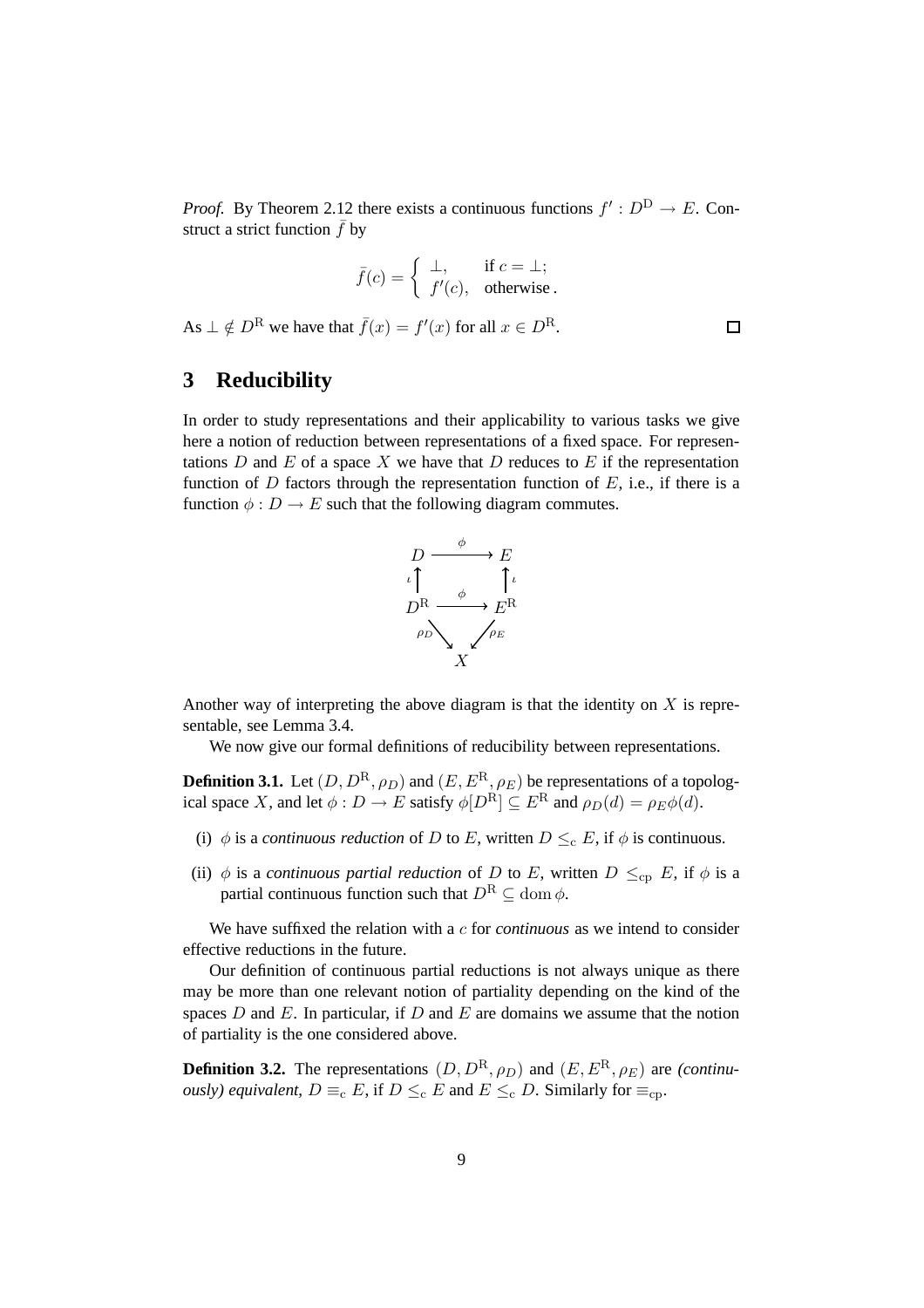**Lemma 3.3.** *The relations*  $\leq_c$  *and*  $\leq_{cp}$  *are pre-orders. The relations*  $\equiv_c$  *and*  $\equiv_{cp}$ *are equivalence relations.*

*Proof.* The reduction relations are reflexive since the identity is a continuous function reducing a representation to itself. Transitivity follows by composition.

That reduction equivalences are equivalence relations follows from the definition by them in terms of the pre-orders.  $\Box$ 

**Lemma 3.4.** *For representations* D *and* E *of* X *and for any of the above notions of reduction we have that* D *reduces to* E *if, and only if, the identity function on* X *is represented by some function of the appropriate type from* D *to* E*.*

*Proof.* Any reduction function represents the identity function on  $X$ , and the identity is continuous on any topological space  $X$ . Any function representing the identity on  $X$  is a reduction function.  $\Box$ 

Since reductions introduce a pre-order,  $\leq$ , and an equivalence relation,  $\equiv$ , on a class of representations the natural objects to study are equivalence classes of representations. These will have a well-defined partial order induced by the preorder. We call this structure the spectrum over a space.

**Definition 3.5.** A *spectrum* over a topological space X, written  $Spec(X, \mathcal{D}, \leq)$ , is the quotient  $D/\equiv$  ordered by  $\leq$ , where D is a class of representations of the space X and  $\leq$  is some pre-order on  $\mathcal{D}$ .

Spectrums are built in the same way as *degree structures* are built in Computability Theory.

**Definition 3.6.** Given a reduction relation  $\leq$  we say that a domain representation D is *universal* in a class D of representations with respect to  $\leq$  if every  $E \in \mathcal{D}$ reduces to D, i.e., if  $E \le D$  for all  $E \in \mathcal{D}$ .

Thus,  $D$  is universal in a class of representations if  $D$  belongs to the largest equivalence class of the spectrum if such a class exists.

### **3.1 Category of representations**

This section will give an alternative view of our investigation which the reader may skip if so inclined. However, we will refer to concepts herein occasionally.

Construct a category Rep of representations by letting the objects be tuples  $(D, D^R, \rho, X)$ , where  $(D, D^R, \rho)$  is a representation of some space X. The arrows are functions between representations respecting the equivalence relation induced by the representing functions. Two arrows are equal if they represent the same function on the represented spaces.

The identity arrow on  $(D, D^R, \rho, X)$  is the identity on D. Composition of arrows is composition of functions. Thus, we have a category.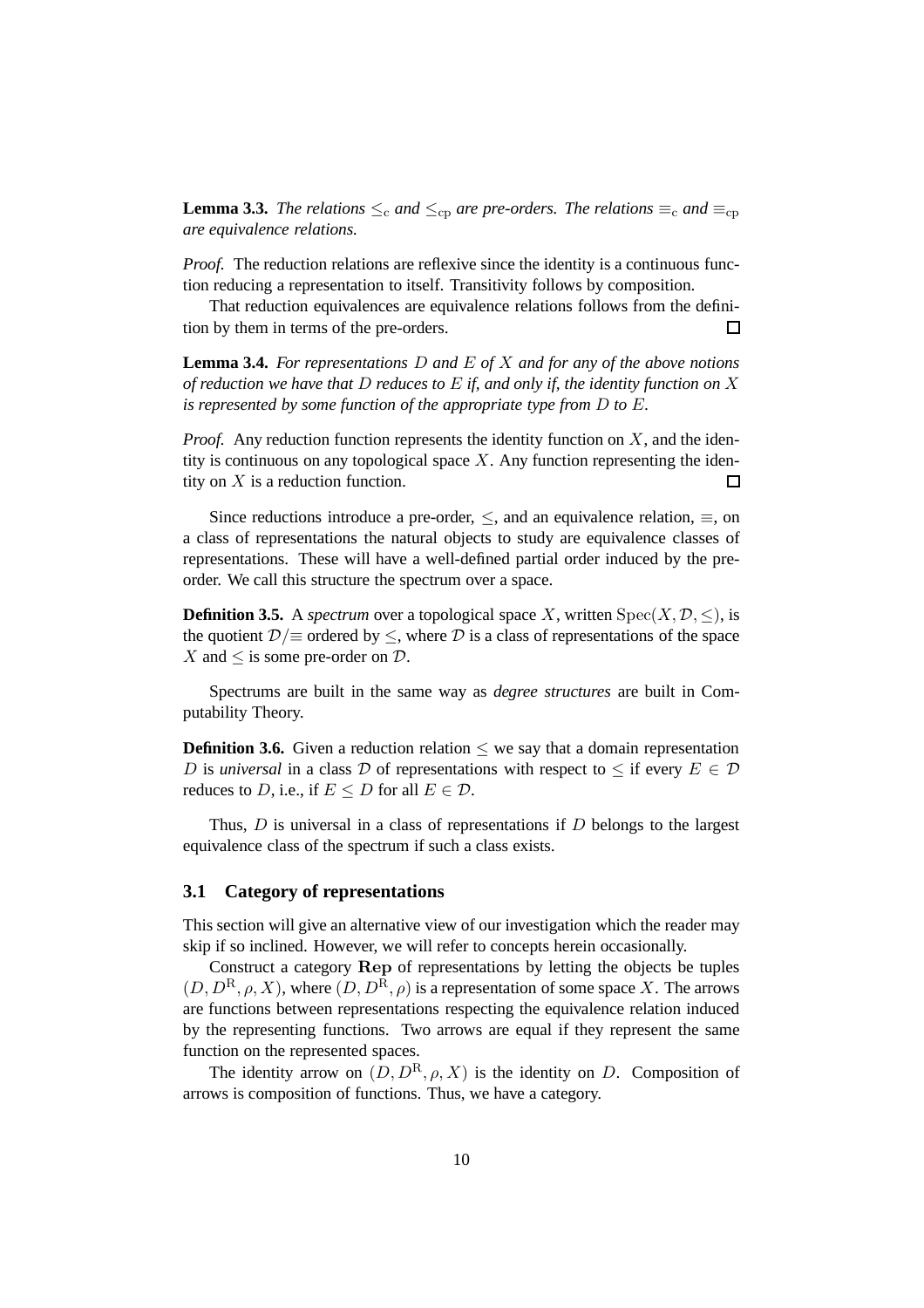We may consider subcategories of the category Rep, for example, domain representations DRep, dense domain representations  $D\text{Rep}^D$ , countably based domain representations  $\textbf{D}\textbf{R}\textbf{e}\textbf{p}_\omega$ , etc.

We may of course also consider the category of representations with arrows being continuous partial functions, e.g., domain representations with continuous partial domain functions as arrows, pDRep.

The properties of reductions of representations for some topological space  $X$ can be studied as the subcategory  $\mathbf{Rep}(X)$  of representations of X where the arrows are functions representing the identity on  $X$ , i.e., exactly the reductions. Likewise for domain representations, etc.

As examples of the categorical interpretation of our notions we give the following lemmas, where  $\mathcal D$  is assumed to be a category of representations of a space X with arrows being reductions between representations.

As reductions represent the identity on  $X$  we have that any arrows between two representations are in fact equal. So if there is an arrow  $f: D \to E$  in the category  $D$  it is necessarily unique.

First we show that a spectrum as introduced above is a category, where representations belonging to the same equivalence class in the spectrum will be isomorphic in the categorical sense.

**Lemma 3.7.** *Representations of* D *that are equivalent with respect to reductions are isomorphic.*

*Proof.* If D and E are equivalent, then there exist reductions in both directions, that is there are arrows  $f: D \to E$  and  $g: E \to D$  and as noted above these are necessarily unique. The composition  $g \circ f : D \to D$  is an arrow and  $g \circ f = 1_D$ by uniqueness of  $1_D$ . Likewise,  $f \circ q = 1_E$ .  $\Box$ 

**Lemma 3.8.** *A representation*  $(D, D^R, \rho)$  *in*  $D$  *is universal if, and only if,*  $(D, D^R, \rho, X)$ *is a terminal object in the category* D*.*

*Proof.* For a universal representation  $D \in \mathcal{D}$  we have a reduction from any other representation  $E$  to  $D$  by definition, i.e., an arrow from  $E$  to  $D$  which is again unique as noted above. Thus, there is a unique arrow from any object of the category to  $D$  showing that  $D$  is a terminal object.

Conversely, as arrows are reductions we have that any terminal object of the category  $D$  is necessarily universal in  $D$ . □

We will see in Section 3.3 that  $\mathbf{DRep}(X)$  and  $\mathbf{DRep}^D(X)$  has terminal objects. In fact, there are also initial objects in these categories, namely the flat domain representation  $(X_+, X, id)$ . So, an initial representation represents the space simply as a discrete set, whereas a terminal representation represents as much of the structure of the space as possible within the particular class of representations.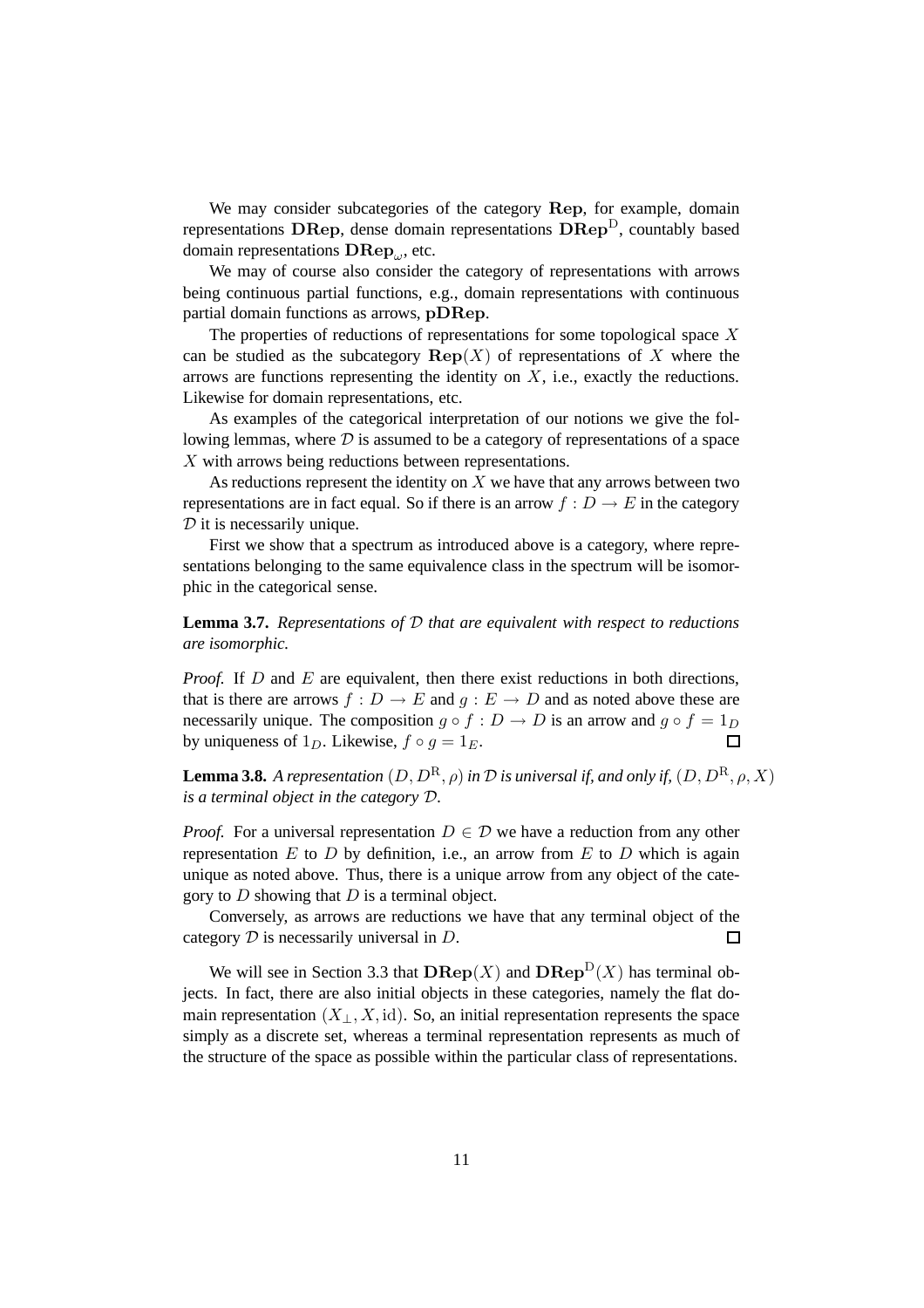### **3.2 Continuous Reductions**

We give some basic results for continuous (total) reductions of domain representations, that is, let us study  $Spec(X, \mathbf{DRep}(X), \leq_c)$ .

**Theorem 3.9.** *Let* D *be a dense domain representation of* X*, and* E *be a retract domain representation of* X*. Then* D *continuously reduces to* E*.*

*Proof.* By Theorem 2.12 the identity function can be lifted to a continuous domain function. By Lemma 3.4  $D$  reduces to  $E$ . □

We note that all dense retract representations belong to the same equivalence class.

**Corollary 3.10.** *Dense retract domain representations are unique up to*  $\equiv_c$ *.* 

*Proof.* Immediate.

 $\Box$ 

The equivalence class of dense retract domain representations is central because any continuous function is representable if the spaces have dense retract domain representations by Theorem 2.12, and because dense retract domain representations exist for all  $T_0$  spaces by Theorem 2.9. However, note that the equivalence class of dense retract representations also contains non-dense retract representations.

The following lemma shows that the property of retract is invariant under reductions.

**Theorem 3.11.** Let  $D \leq_{c} E$  be representations of X. If D is a retract representa*tion, then so is* E*.*

*Proof.* Let  $(D, D^R, \rho_D, \eta_D)$ , and  $(E, E^R, \rho_E)$  be the representations. By reducibility there exists a continuous  $\phi : D \to E$  such that  $\rho_D = \rho_E \phi$ .



Let  $\eta_E = \phi \eta_D$ , then

$$
\rho_E \eta_E = \rho_E \phi \eta_D = \rho_D \eta_D = id_X
$$

showing that  $(E, E^R, \rho_E, \eta_E)$  is a retract representation.

 $\Box$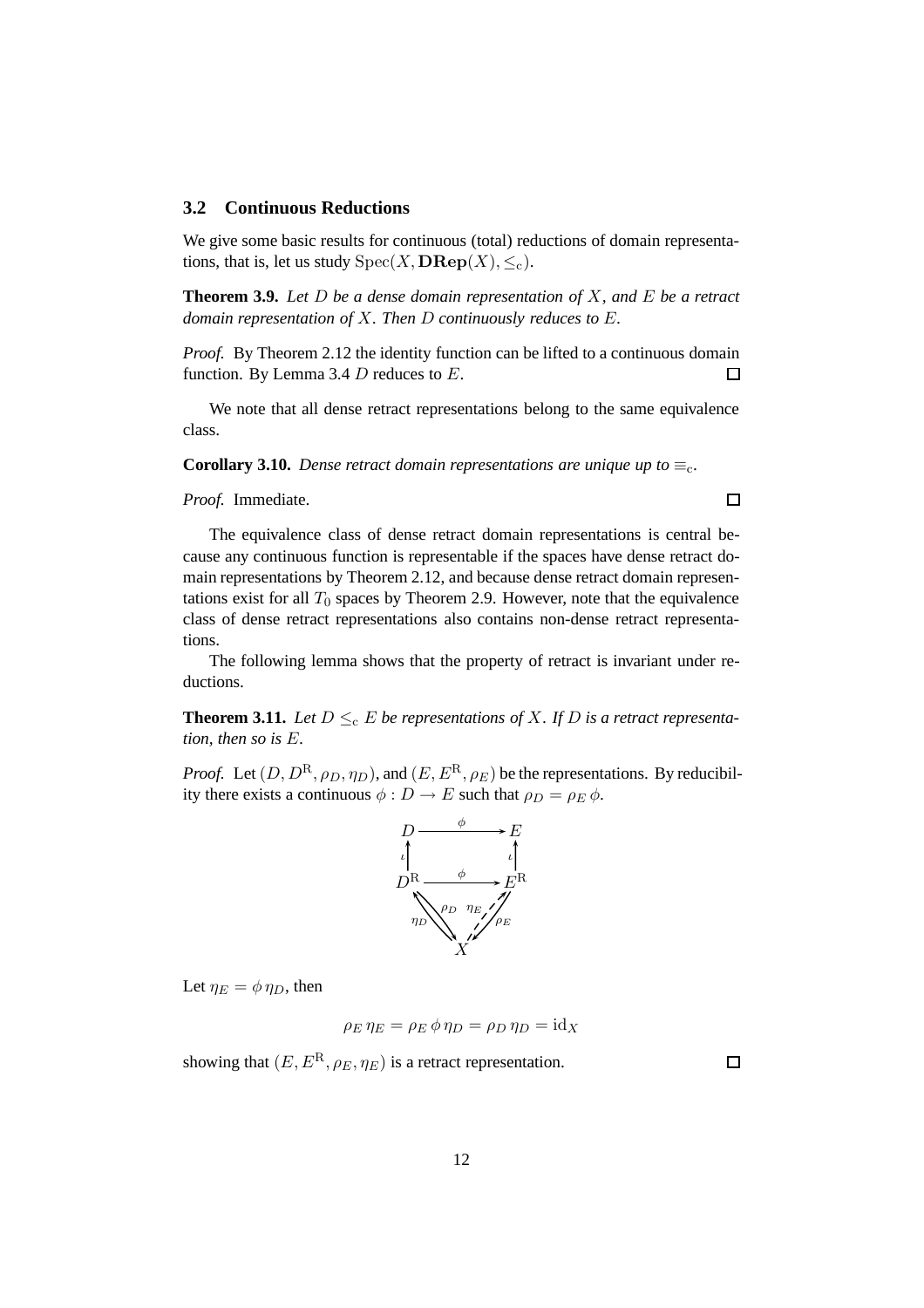Theorems 3.9 and 3.11 show that the spectrum  $Spec(X, \mathbf{DRep}(X), \leq_c)$  can roughly be drawn as follows, although equivalence classes of dense representations do contain non-dense representations.



The following examples show that the spectrum  $Spec(X, D(X), \leq_c)$  in general is non-trivial. The first example shows that for non-discrete spaces there exist domain representations that are not retracts and hence strictly below the equivalence class containing dense retract representations.

**Example 3.12.** Let X be a non-discrete space. Clearly the flat domain  $X_{\perp}$  gives a dense domain representation  $(X_{\perp}, X, id)$  of X. The only possible embedding  $\iota: X \to X_{\perp}$  is not continuous since there exists a subset  $A \subseteq X$  that is not open in X whereas A is open in  $X_{\perp}$ .

The interested reader can (given a suitable choice principle) show that if the space  $X$  is discrete than any domain representation of  $X$  is a retract.

The following example shows that there exists non-dense retract representations that cannot be continuously reduced to any dense retract representation; and hence strictly above the equivalence class containing dense retract representations.

**Example 3.13.** Let X be a  $T_0$  space containing at least two points separable by open sets. By Theorem 2.9 there exists a dense retract domain representation  $(D, \eta[X], \rho, \eta)$  of X, and by Remark 2.10 there also exists a non-dense retract domain representation  $(D_{\top}, \eta[X], \rho, \eta)$  with a compact top element.

The embedding  $\iota : D \to D_{\top}$  is a continuous reduction of D to  $D_{\top}$ .

That  $X$  contains two points separable by open sets implies that the domain D contains non-consistent compact elements. Hence, a continuous and therefore monotone function cannot reduce  $D_{\top}$  to D. Thus,  $D \lt_c D_{\top}$ .

The above two examples can be summarised by saying that unless the topology of the space  $X$  is extremely fine or extremely coarse there exist representations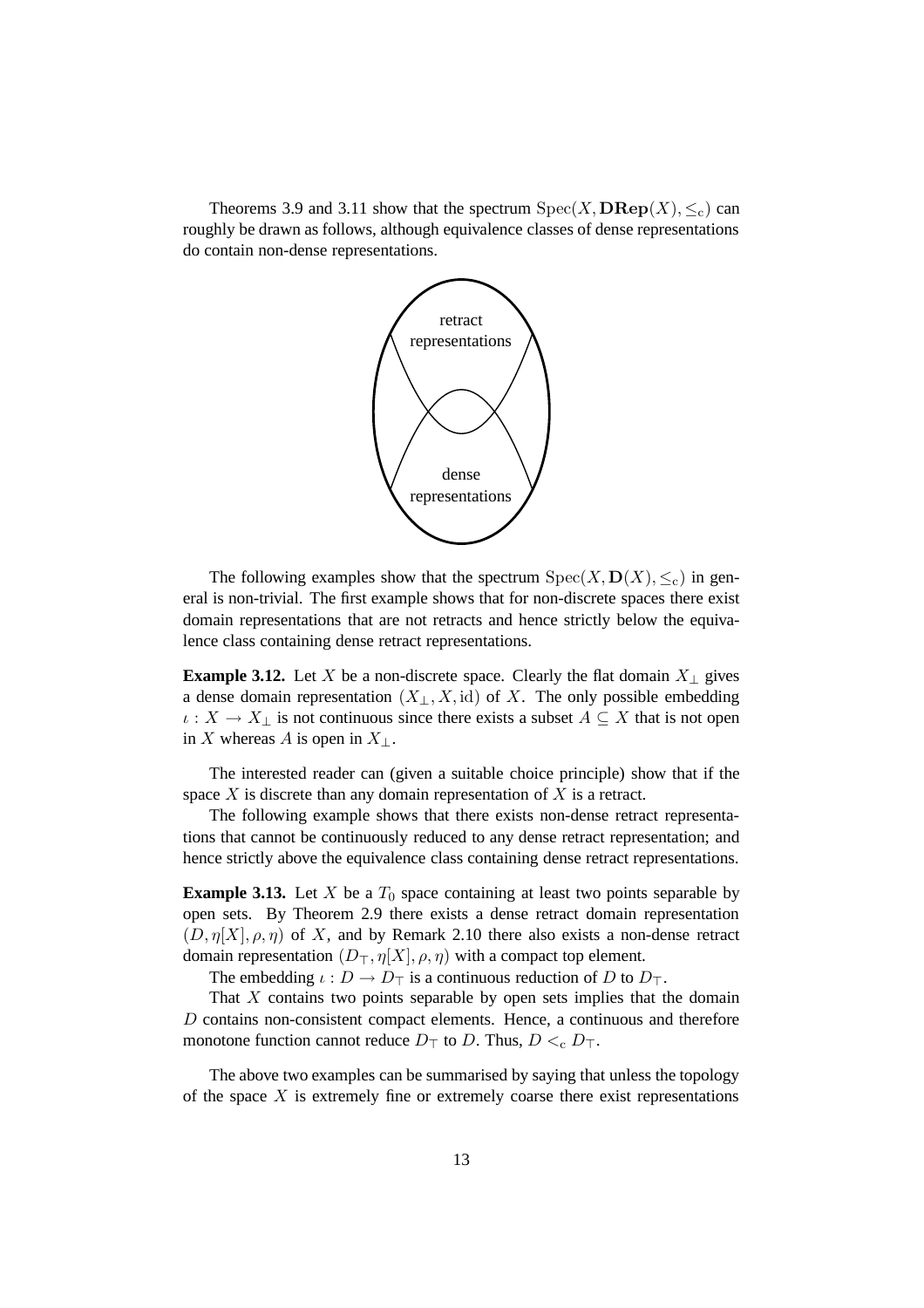strictly below and strictly above, respectively, the equivalence class of dense retract representations.

The following example show that the equivalence class of any dense representations also contain non-dense representations.

**Example 3.14.** Let  $(D, D^R, \rho)$  be a dense representation of X. Construct a new domain representation by taking the disjoint sum of D and the trivial domain  $\{\perp\}$ consisting of only the bottom element, i.e.,  $(D \oplus {\{\perp\}}, D^R, \rho)$ . Clearly, this representation is non-dense.

The embedding of  $D$  into the disjoint sum is a continuous reduction. Conversely, the projection of the disjoint sum onto  $D$  (mapping all of the right-hand domain to bottom in  $D$ ) is a continuous reduction of the disjoint sum to  $D$ . Hence  $D \equiv_{\rm c} D \oplus \{\perp\}.$ 

# **3.3 Universal and Retract Representations**

Since the retract property is closed upwards in a spectrum it is a notion of being large in the spectrum, but clearly, so is also the notion of universality. We compare these two notions.

**Theorem 3.15.** *Consider the spectrum*  $Spec(X, \mathcal{D}, \leq_c)$ *, where*  $\mathcal D$  *is a class of* domain representations. If there exists a retract representation in D then any uni*versal representation is a retract representation.*

*Proof.* Let  $D \in \mathcal{D}$  be a retract representation and let  $E \in \mathcal{D}$  be a universal representation. By universality  $D \leq_c E$  so by Lemma 3.11 E is a retract representation.  $\Box$ 

There exist universal representations in  $\mathbf{DRep}(X)$  when X is a  $T_0$  space. These representation have a compact top element that is not total. The top element could be interpreted as explicit inconsistent information.

**Proposition 3.16.** *Any*  $T_0$  *space*  $X$  *has a universal domain representation*  $(D_\top, D^R, \rho)$ *in*  $\mathbf{D} \mathbf{Rep}(X)$  *with respect to*  $\leq_c$ *.* 

*Proof.* Construct the domain representation  $(D_\top, D^R, \rho)$  as indicated in Remark 2.10. Reductions from any domain representation  $E$  of  $X$  can now be constructed as indicated in Remark 2.13.  $\Box$ 

It is awkward to have a top element in a domain representation as very few functions have representations by continuous *total* domain functions. Restricting the representations to be dense, there still are universal representations and these include the dense retract representations.

**Theorem 3.17.** Let  $X$  be a  $T_0$  space. There exists a universal representation of  $X$ *in*  $\mathbf{DRep}^D(X)$  *with respect to*  $\leq_c$ *; and a representation is universal if, and only if, it is a retract.*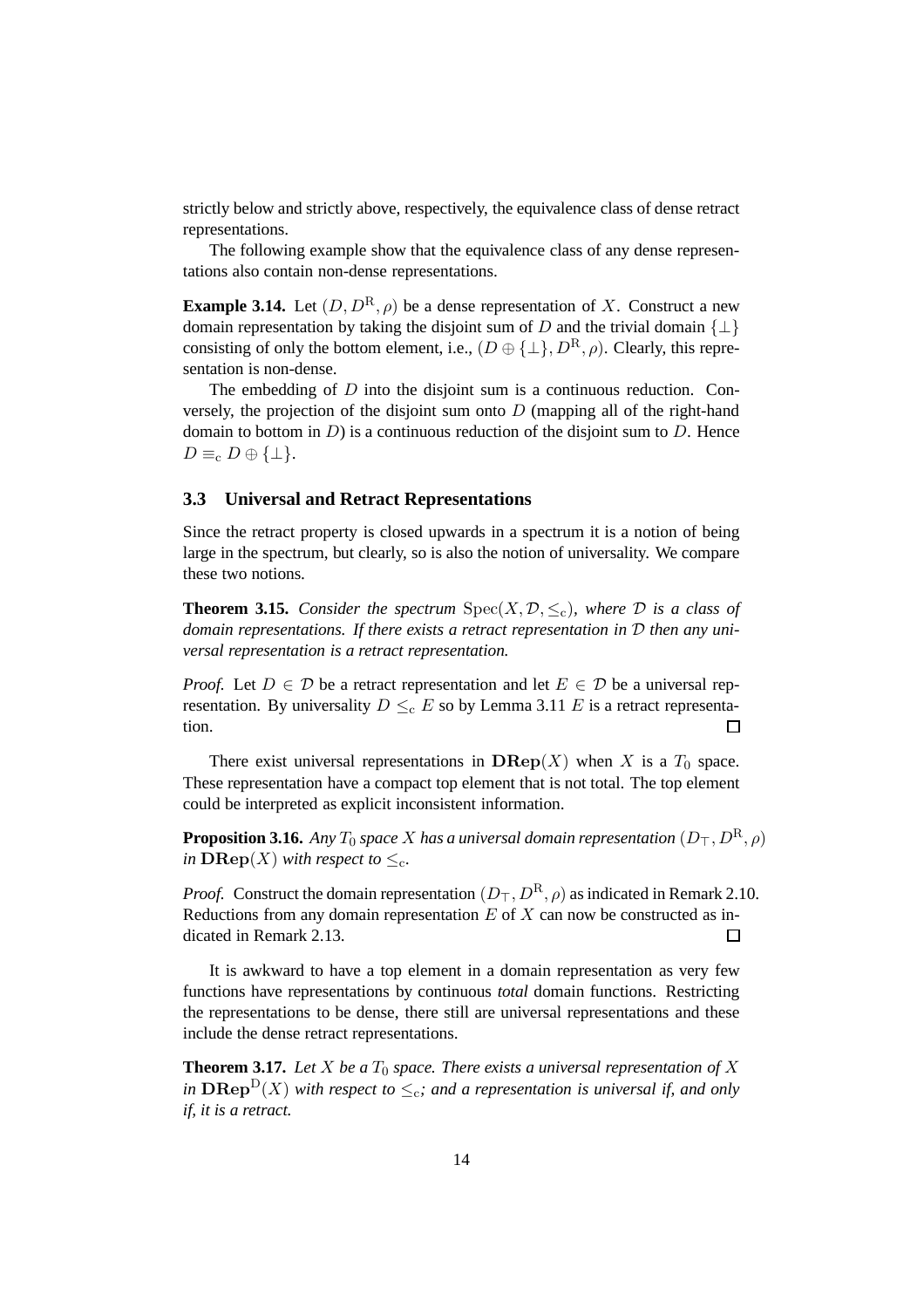*Proof.* By Theorem 2.9 there exists a dense retract domain representation D of the space and by Theorem 3.9 any dense representation reduces to  $D$ , so  $D$  is universal, and by Corollary 3.10 any dense retract is universal.

The converse is Theorem 3.15.

 $\Box$ 

# **3.4 Partial Reductions**

We now turn our attention to  $Spec(X, \mathbf{DRep}(X), \leq_{cp})$ . The first result is that any domain representation is continuously partially equivalent to its dense part.

**Proposition 3.18.** *A domain representation*  $(D, D^R, \rho_D)$  *of* X *is equivalent to its dense part*  $(D^D, D^R, \rho_D)$  *with respect to*  $\equiv_{\rm cp}$ *.* 

*Proof.* The partial map id :  $D \rightharpoonup D^D$  defined on the closed set  $D^D$  is a partial domain functions reducing D to  $D^D$ . The embedding  $\iota : D^D \to D$  is a partial continuous reduction of  $D^{\overline{D}}$  to D (that happens to be total). Hence  $D \equiv_{cn} D^{\overline{D}}$ .  $\Box$ 

The proposition implies that any element of the spectrum  $Spec(X, D(X), \leq_{cp})$ will contain a dense representation. This simplifies the structure of the spectrum as there will be fewer equivalence classes in general.

**Lemma 3.19.** Let D and E be domain representations in  $\mathbf{DRep}(X)$ . Then  $D \leq_c$ E *implies*  $D \leq_{cp} E$ *.* 

*Proof.* The bottom element  $\perp$  does not belong to the totality of D. A total reduction function  $f: D \to E$  can therefore be made into a continuous strict domain function (i.e., an everywhere defined continuous partial domain function) simply by changing its value at  $\perp$  if necessary. П

**Theorem 3.20.** Any retract domain representation D of X in  $\mathbf{DRep}(X)$  is uni*versal in*  $\mathbf{DRep}(X)$  *with respect to*  $\leq_{\text{cn}}$ *.* 

*Proof.* Let E be an arbitrary domain representation of X. By Proposition 2.15 the identity function on  $X$  can be lifted to a continuous partial domain function  $\phi: E \to D$  defined on  $E^D$ . By Lemma 3.4  $E \leq_{cp} D$ .  $\Box$ 

We note that all retract representations belong to the same equivalence class.

**Corollary 3.21.** *Retract domain representations are unique up to*  $\equiv_{\rm cp}$ *.* 

*Proof.* Immediate.

 $\Box$ 

**Theorem 3.22.** Let X be a  $T_0$  space. A representation D of X is universal in pDRep(X) *if, and only if, it is a retract representation.*

*Proof.* By Theorem 3.20 a retract representation is universal. For the other direction assume that  $D$  is universal. By Theorem 2.9 there exists a dense retract representation E and by universality  $E \leq_{\rm cp} D$ . But since E is dense the reduction is in fact a (total) continuous reduction. Hence, by Lemma 3.11,  $D$  is a retract representation.  $\Box$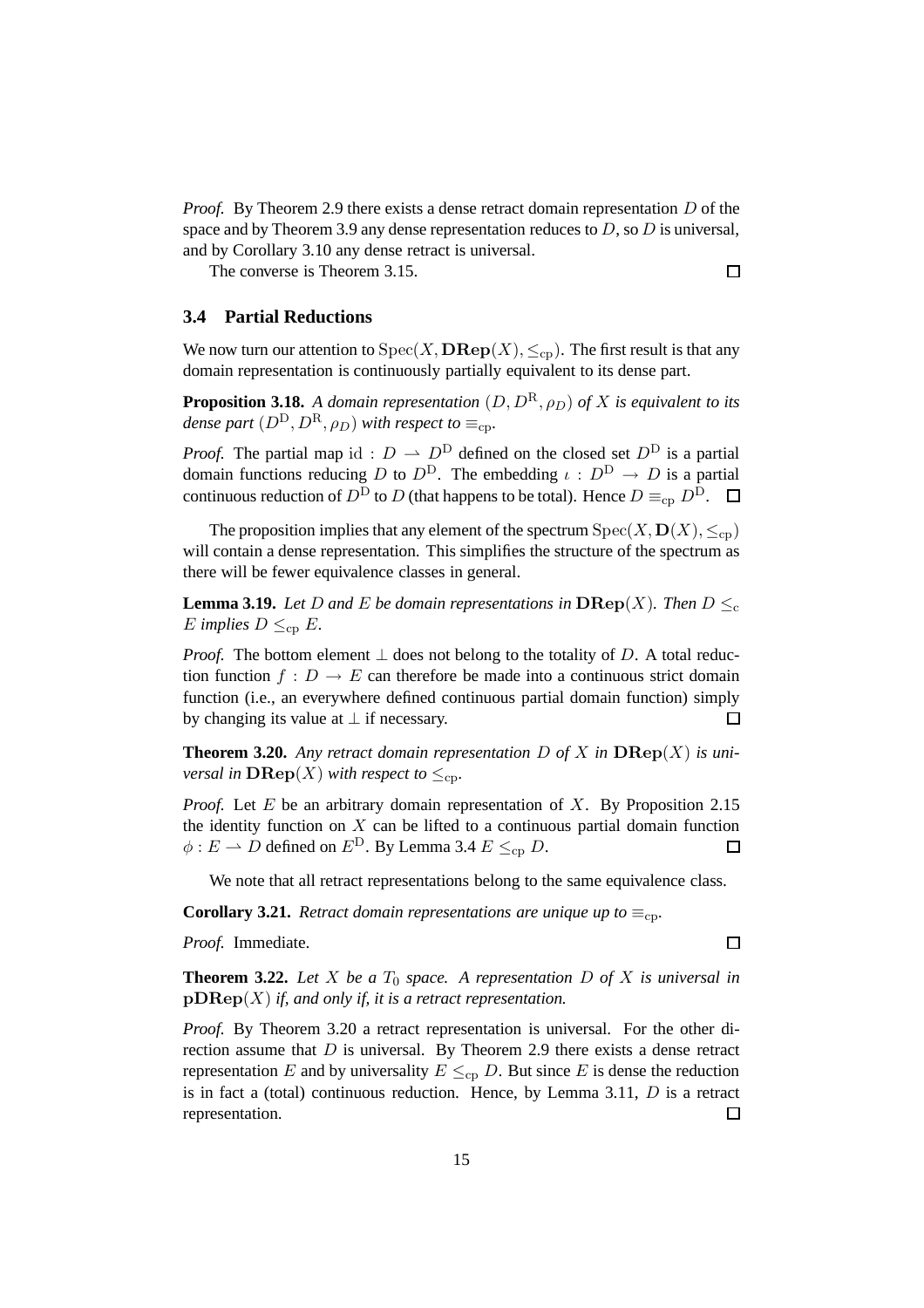**Theorem 3.23.** Let X be a  $T_0$  space.

- *(i)* A dense representation D is universal in  $\mathbf{DRep}(X)^D$  if, and only if, D is *universal in*  $\mathbf{pDRep}(X)$ *.*
- *(ii)* If D is universal in  $\mathbf{DRep}(X)$  then  $D^D$  is universal in  $\mathbf{pDRep}(X)^D$ .

*Proof.* (i): By Theorem 3.17, the dense representation D is universal in  $\mathbf{DRep}(X)$ if, and only if,  $D$  is a retract; and by Theorem 3.22,  $D$  is a retract if, and only if,  $D$ is universal in  $\mathbf{pDRep}(X)$ .

(ii): Again by Theorem 3.22, D is a retract, so  $D<sup>D</sup>$  is a dense retract and hence universal in  $\mathbf{pDRep}(X)^{\mathcal{D}}$ . П

# **4 Cantor–Weihrauch Domain Representations**

# **4.1 Cantor Domain Representations**

Let  $\Sigma$  be an *alphabet*, i.e., a finite set of symbols containing at least two symbols. The Kleene star is an operator giving the set of all finite sequences over a set, so  $\Sigma^*$  is the space of all finite sequences over  $\Sigma$ . Let  $\Sigma^{\omega}$  denote the set of all countably infinite sequences over Σ. Concatenation of sequences are denoted by juxtaposition.

*Cantor space* is the set  $\Sigma^{\omega}$  with a base for the topology given by the sets

$$
\{p\sigma : p \in \Sigma^*, \ \sigma \in \Sigma^\omega\}.
$$

Note that the constructed Cantor space does not depend upon the choice of the alphabet  $\Sigma$ , i.e., even though the alphabets may differ, the Cantor spaces are homeomorphic.

We will now build a domain representation of Cantor space. The *Cantor domain*, denoted C is the set  $\Sigma^* \cup \Sigma^\omega$  with the prefix ordering. It is easy to check that the Cantor domain is an algebraic cpo with  $\sum^*$  as its set of compact elements. Two elements of the Cantor domain are consistent only if one is a prefix of the other, so it is clearly consistently complete. There exists a numbering of  $\Sigma^*$  making the Cantor domain into an effective domain.

Cantor space is embedded densely into the Cantor domain as its non-compact elements, so we have the following result.

**Proposition 4.1.** *The Cantor domain is an effective dense retract domain representation of Cantor space.*

**Definition 4.2.** A *Cantor domain representation* of a space X is a domain representation  $(C, C^R, \rho)$  where the domain is the Cantor domain.

Cantor domain representations exist for many spaces where, obviously, the cardinality of the space cannot exceed that of the continuum. For a space  $X$  let  $\mathbf{CRep}(X)$  denote the set of Cantor domain representations of X. Clearly,

$$
\mathbf{CRep}(X) \subseteq \mathbf{DRep}_{\omega}(X) \subseteq \mathbf{DRep}(X).
$$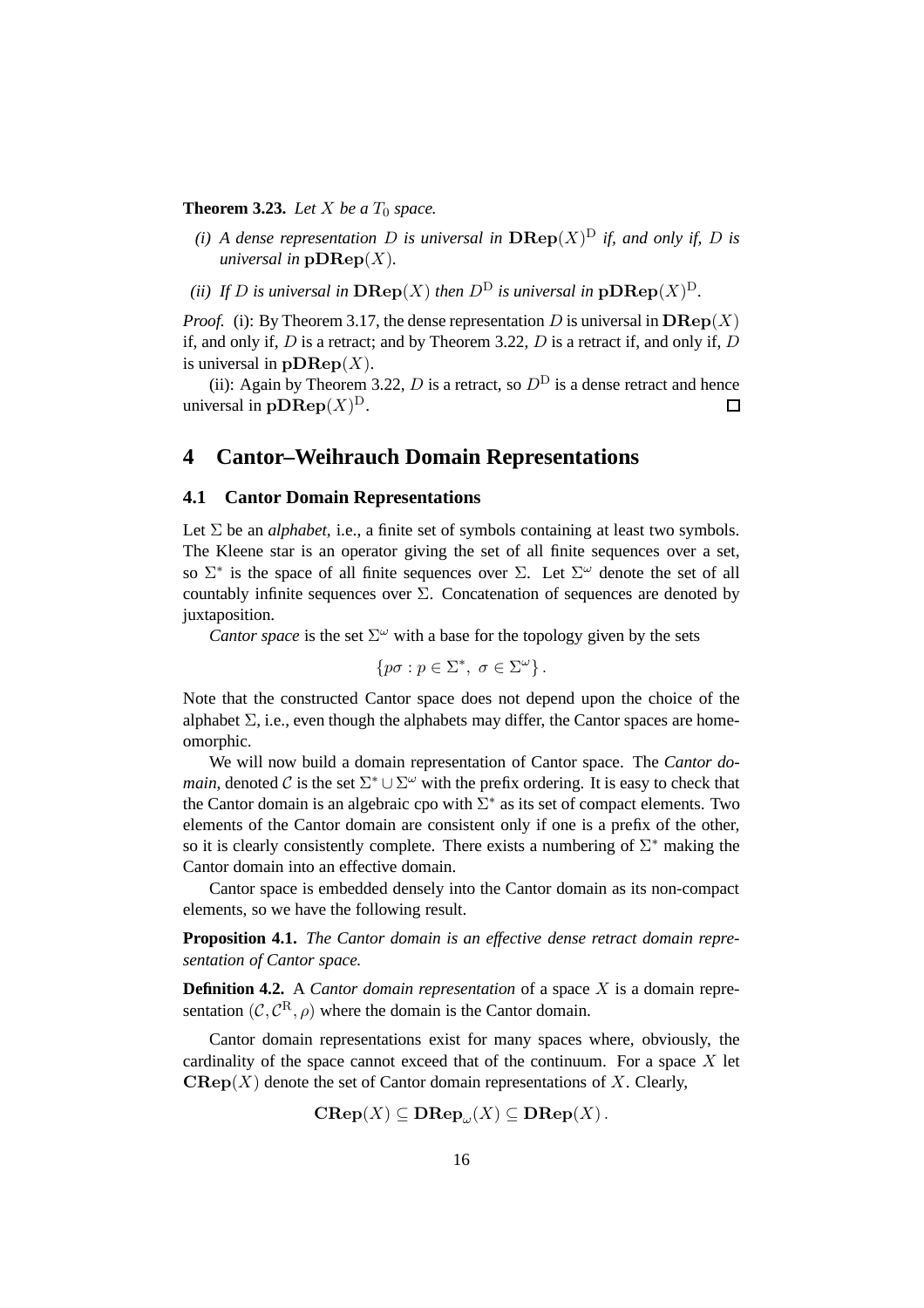Cantor domain representations are not retract representations unless the space is zero-dimensional, i.e., have a clopen base.

**Proposition 4.3.** *If*  $(C, C^R, \rho, \eta)$  *is a retract representation of* X, then X must be *zero-dimensional.*

*Proof.* Cantor space is zero-dimensional and so has a clopen basis  $\beta$ . By continuity of  $\eta$ ,  $\{\eta^{-1}[B]: B \in \mathcal{B}\}$  is a clopen basis for X. So X is zero-dimensional.  $\Box$ 

### **4.2 TTE representations**

In TTE, there are two kinds of *naming systems* for a space X. A *notation* is an onto partial map from the discrete space  $\Sigma^*$  to X, and a *representation* (in TTE terminology) is an onto partial map from  $\Sigma^{\omega}$  to X. TTE notations can be modelled as domain representations using the flat domain  $\Sigma_{\perp}^*$ . TTE representations can be modelled as Cantor domain representations, where  $\mathcal{C}^R$  is a subset of  $\Sigma^\omega$ . Formally, we have the following lemmas.

**Lemma 4.4.** *TTE notations are in one-to-one correspondence with domain repre* $s$ entations where the domain is  $\Sigma_{\perp}^*$  and the totality on the domain does not contain ⊥*.*

*Proof.* A TTE notation of X, i.e., a surjective partial map  $\nu : \Sigma^* \to X$ , gives rise to a domain representation  $(\Sigma_{\perp}^*, \text{dom }\nu, \nu)$  of X.

A domain representation  $(\overline{\Sigma}_{\perp}^*, \Sigma_{\perp}^*, \overline{P}, \rho)$  of X where the totality does not contain  $⊥$  implies that  $\rho$  is a TTE notation since  $\Sigma_{\perp}^*$ <sup>R</sup> is a subset of  $\Sigma^*$ .

**Lemma 4.5.** *Any TTE representation gives rise to a Cantor domain representation.*

*Proof.* A TTE representation  $\delta : \Sigma^{\omega} \to X$  of X gives rise to the domain representation  $(C, C^R, \delta)$ , where  $C^R = \text{dom }\delta$ .  $\Box$ 

In TTE, an arbitrary choice of  $\mathcal{C}^R$  is not considered, so the notion of Cantor domain representations is wider than the notion of TTE representations although not more expressive, as is shown below. However, some spaces are easier to give Cantor domain representations than TTE representations, e.g., the Cantor domain itself is trivially represented by itself with the identity, but requires some encoding to make into a TTE representation.

**Theorem 4.6.** *The class of spaces that have TTE representations coincides with the class of spaces that have countably based domain representations.*

*Proof.* Trivially, any space that has a TTE representation has a domain representation by Lemma 4.5.

For the other direction consider a countably based domain representation  $(D, D^R, \rho)$ of a space X. We will construct a Cantor domain representation of  $D$ , and in turn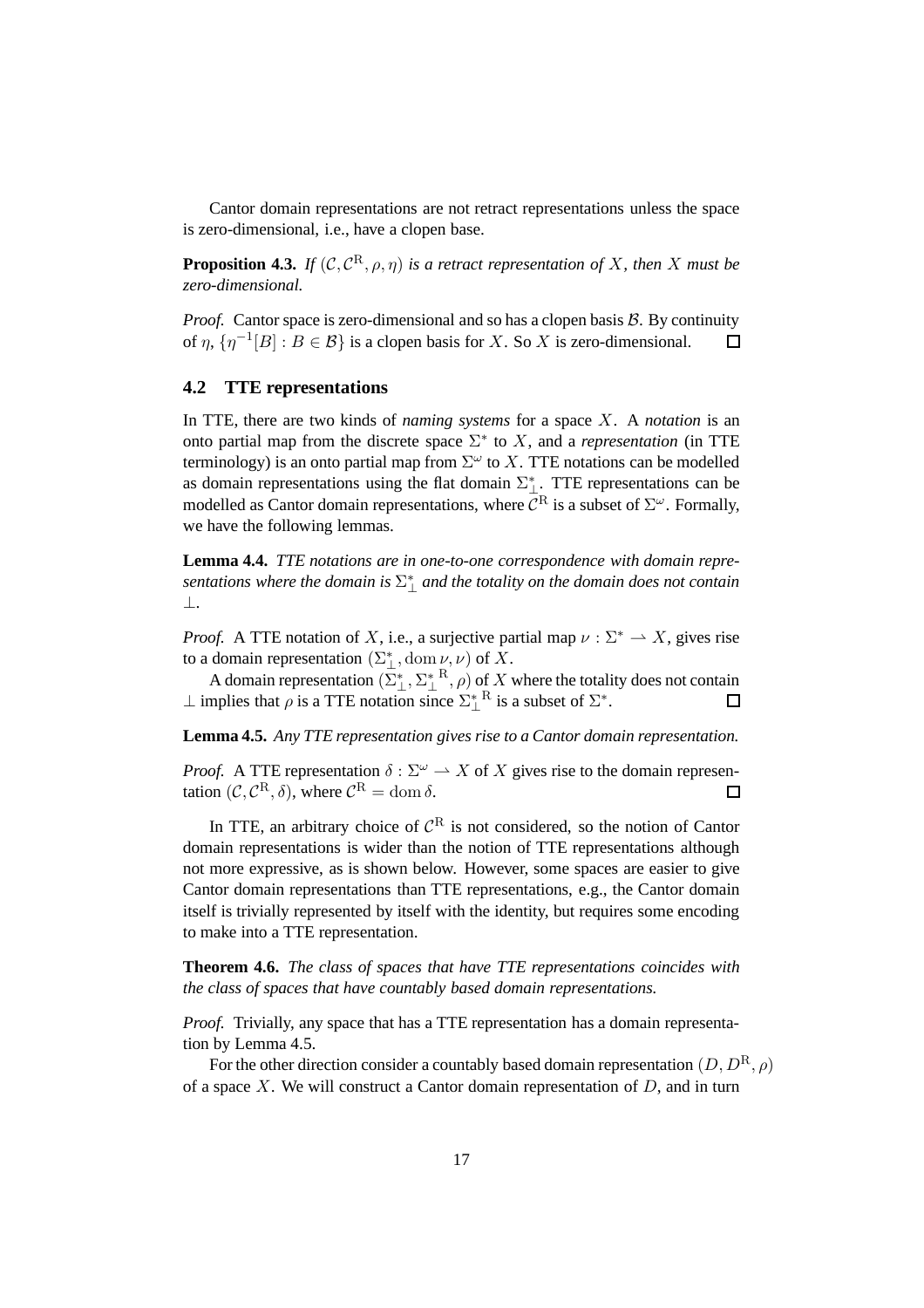a Cantor domain representation of X. Let  $\alpha : \omega \to D_c$  be a numbering of  $D_c$ , and let  $\Sigma = 2 = \{0, 1\}$ . Define an encoding function  $\iota : \mathbb{N} \to 2^*$  by

$$
\iota(n)=01^n0.
$$

Define also  $\gamma : \mathcal{C} \to \mathcal{P}(\mathbb{N})$  by

$$
\gamma(s) = \{ n : \iota(n) \text{ is a substring of } s \},
$$

that is,  $\gamma$  collects all natural numbers n encoded in the sequence s.

Define the representation function  $\delta : C \to D_c$  by

$$
\delta(s) = \bigsqcup \ \gamma(p) \,,
$$

where p is the longest prefix of s such that  $\gamma(p)$  is directed. Clearly,  $\delta$  is a monotone map, so it has a unique continuous extension to C. Let  $\mathcal{C}^{\text{R}}$  be the sequences  $s \in 2^{\omega}$ such that  $\gamma(s)$  is directed. Then  $(C, \mathcal{C}^{R}, \delta)$  is a Cantor domain representation of D.

By composition we have that  $(C, \delta^{-1}[D^R], \rho\delta)$  is a Cantor domain representation of X.  $\Box$ 

TTE also comes with a notion of reduction between naming systems, these are continuous partial functions. We will see that these reductions correspond to (total) continuous reductions in our sense.

**Definition 4.7.** Let  $\delta : \Sigma^{\omega} \to X$  and  $\epsilon : \Sigma^{\omega} \to X$  be TTE representations of X. A function  $f: \Sigma^{\omega} \to \Sigma^{\omega}$  *reduces*  $\delta$  to  $\epsilon$  if  $\delta(x) = \epsilon f(x)$  for all  $x \in \text{dom } \delta$ .

**Lemma 4.8.** *If*  $f : \Sigma^{\omega} \to \Sigma^{\omega}$  *reduces*  $\delta$  *to*  $\epsilon$  *then*  $f' : C \to C$  *reduces*  $(C, \text{dom } \delta, \delta)$ *to*  $(C, \text{dom } \epsilon, \epsilon)$ , where  $f'$  is defined for compact  $\epsilon$  by

$$
f'(c) = \sqcap f[\uparrow d \cap \text{dom } \delta],
$$

*where* d *is the maximal prefix of* c *such that*  $\uparrow d \cap \text{dom } \delta \neq \emptyset$ .

*Proof.* Note that the construction of  $f'$  is very similar to the second step of the construction used to lift functions to domain representations. Being restricted to the Cantor domain we can avoid the need to have dom  $\delta$  dense in C by carefully defining the function value for non-consistent approximations to be as small as possible while making  $f'$  monotone.

The monotone function  $f'$  has a unique continuous extension to all of  $\mathcal{C}$ . We leave to the reader the straightforward proof that  $f'(x) = f(x)$  for all  $x \in \text{dom } \delta$ .

 $\Box$ 

We leave to the reader to check that reductions between any naming systems (both notations and representations) corresponds to continuous (total) reductions in our sense.

The above implies that we can study TTE representations as the spectrum  $Spec(X, \mathbf{CRep}(X), \leq_c)$ , which can be identified with a substructure of either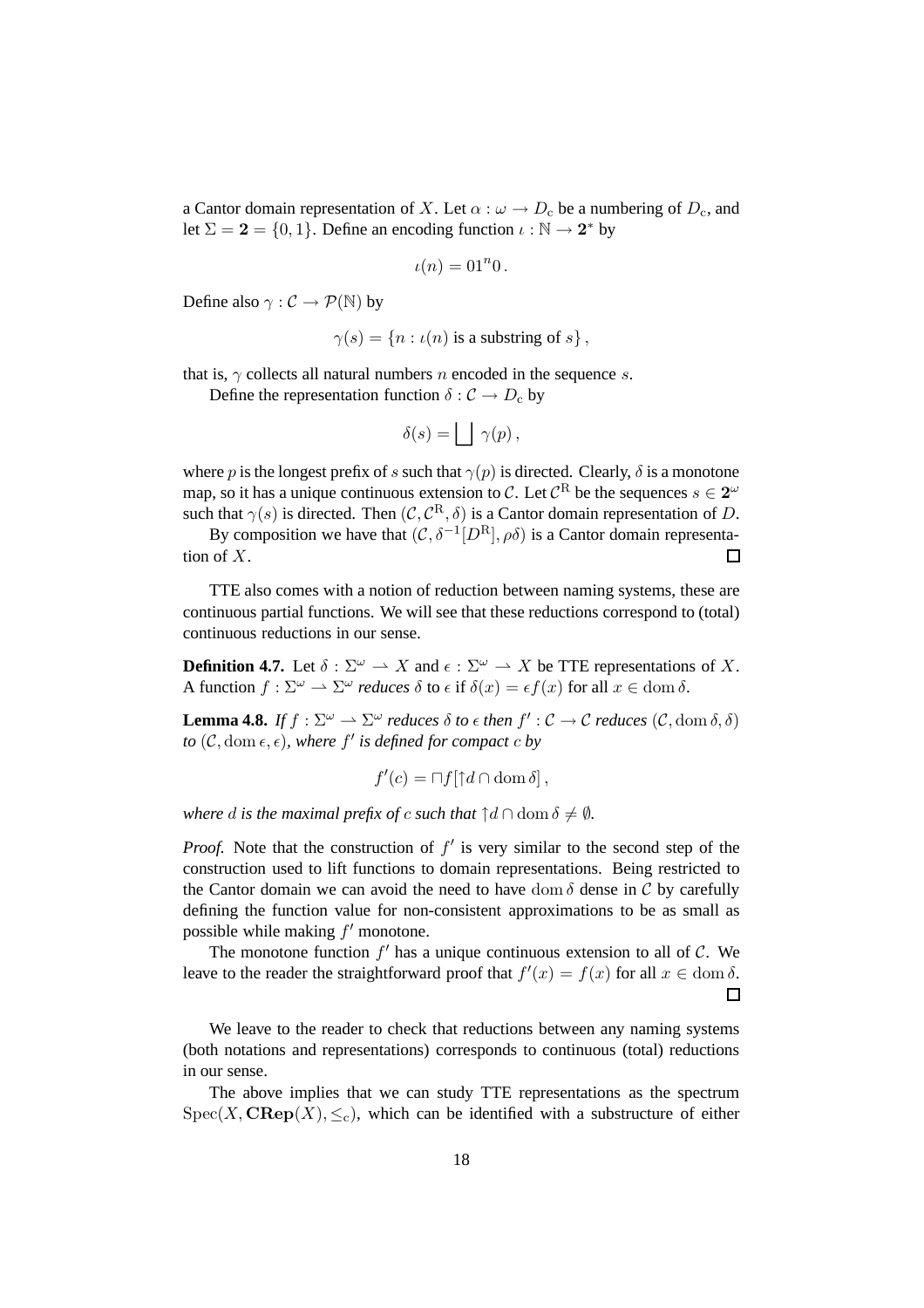$Spec(X, \mathbf{DRep}_{\omega}(X), \leq_c)$  or  $Spec(X, \mathbf{DRep}_{\omega}(X), \leq_{cp})$ . The spectrum using continuous reductions can roughly be drawn as follows.



## **4.3 Cantor–Weihrauch domain representations**

We will now consider a standard construction of Cantor domain representations. For this section we fix the underlying alphabet  $\Sigma$  of Cantor space and the Cantor domain C to be  $2 = \{0, 1\}.$ 

The following definition is due to Weihrauch except that we use a numbering of the subbase (from the natural numbers) rather than a notation (from the set of finite words).

**Definition 4.9.** An *effective topological space* is a triple  $S = (X, \sigma, \alpha)$ , where X is a non-empty  $T_0$  space,  $\sigma$  is a countable subbase for X, and  $\alpha : \omega \to \sigma$  is a semicomputable numbering of the topology.

Let  $S = (X, \sigma, \alpha)$  be an effective topological space. As in the proof of Theorem 4.6 define  $\iota : \mathbb{N} \to \mathbf{2}^*$  and  $\gamma : \mathcal{C} \to \mathcal{P}(\mathbb{N})$  by

$$
\iota(n) = 01^n 0
$$

and

 $\gamma(s) = \{n : \iota(n) \text{ is a substring of } s\}.$ 

Define a partial function  $\delta_S : \mathcal{C} \to X$  by

$$
\delta_S(s) = x, \text{ if } \gamma(s) = \{n : x \in \alpha(n)\}.
$$

The function  $\delta_S$  above is well-defined since the topology was assumed to be  $T_0$ . The objects for which  $\delta_S$  is defined are sequences encoding all atomic properties of some point via the numbering  $\alpha$  of the subbase.

The following notion corresponds to the notion of *standard representation* in [34].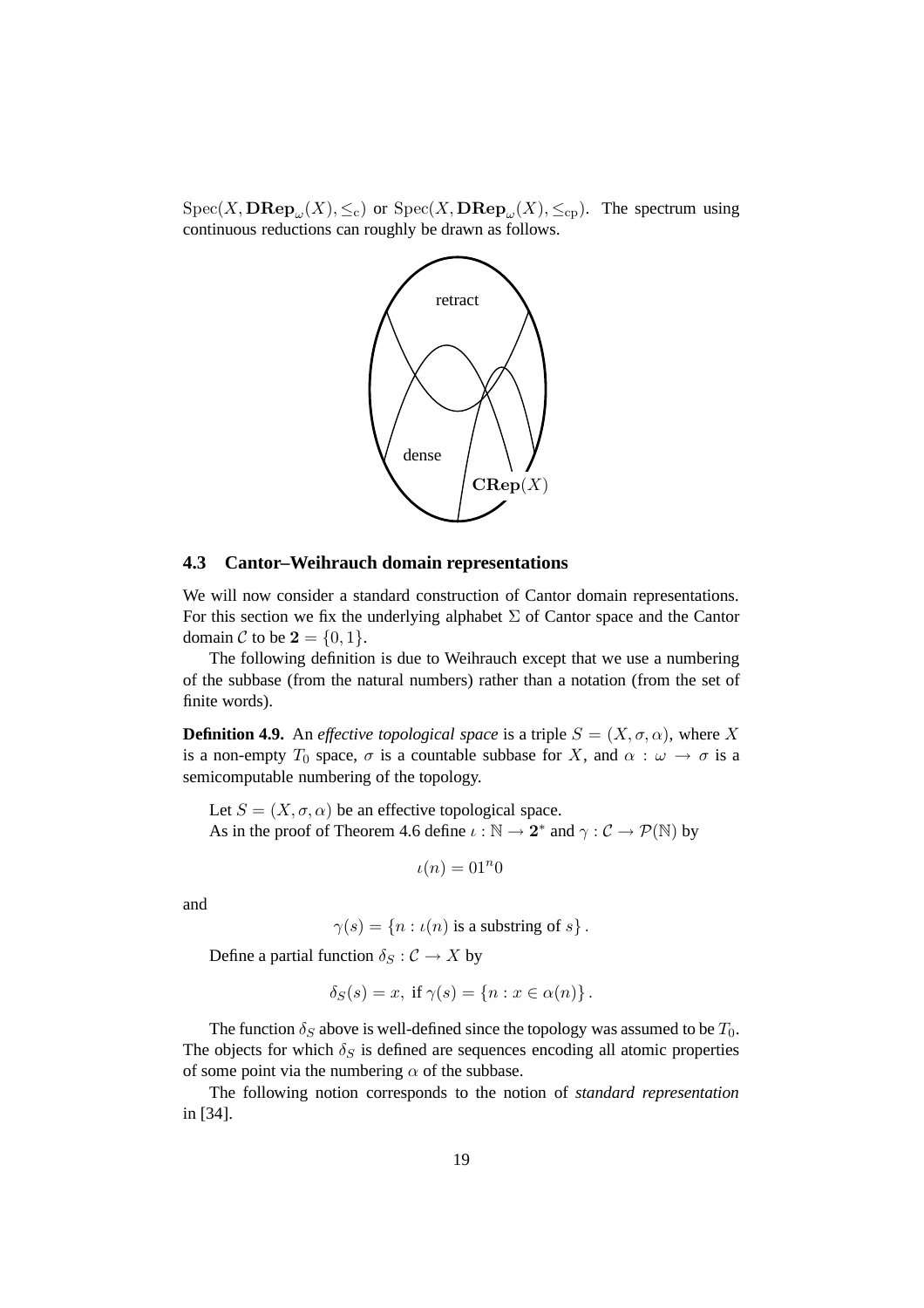**Definition 4.10.** A *Cantor–Weihrauch domain representation (CW domain representation*) is the Cantor domain representation  $(C, \mathcal{C}^{R}, \delta_{S})$ , where  $\mathcal{C}^{R} = \text{dom }\delta_{S}$ .

CW domain representations are not dense if the space  $X$  contains more than one point.

**Proposition 4.11.** *A CW domain representation is effective.*

*Proof.* The Cantor domain is an effective domain.

 $\Box$ 

# **4.4 Continuous Reductions**

We look here at where CW domain representations belong in the spectrum  $Spec(X, \mathbf{DRep}(X), \leq_c$ ) of domain representations under continuous reductions. In fact, CW domain representations are below a naturally constructed dense retract domain representation. In general retract representation does not reduce to CW domain representations by Proposition 4.3.

Let  $S = (X, \sigma, \alpha)$  be an effective topological space, and let

$$
P = \{X\} \cup \left\{ \bigcap A : A \in \mathcal{P}_{f}(\sigma), \bigcap A \neq \emptyset \right\}.
$$

Thus, P is a base for the topology  $\tau$  on X. Ordered by reverse inclusion P is a neighbourhood system, and by Theorem 5.4 of [6] the ideal completion over this neighbourhood system is a dense retract representation  $(D, \eta[X], \eta^{-1})$  of X.

**Proposition 4.12.** *The representation*  $(C, C^R, \delta_S)$  *is reducible to*  $(D, \eta[X], \eta^{-1})$ *.* 

*Proof.* Let  $c \in \mathcal{C}_c$ , that is, c is a finite sequence over 2. Define  $\phi : \mathcal{C}_c \to D$  by

 $\phi(c) = \bigcap \{ \alpha(n) : \iota(n) \text{ is a substring of } p \},$ 

where  $p$  is the longest prefix of  $c$  for which the intersection is non-empty. The monotone function  $\phi$  can uniquely be extended to a continuous function  $\phi : \mathcal{C} \to$ D.

If  $s \in C^R$  and  $\delta_S(s) = x$ , then  $\phi(s)$  is the supremum of basic open sets all of which contain x, so  $\phi(s) \sqsubseteq I_x = \{A \in P : x \in A\}$ . Any basic open set U containing  $x$  is the intersection of a finite set of subbasic open sets and any such finite set of subbasic open sets are encoded into s so  $U \subseteq \phi(s)$ . Showing that  $\phi(s) = I_x$ . Thus,  $\phi[\mathcal{C}^R] \subseteq \eta[X]$  and  $\eta^{-1}\phi = \delta_S$ .  $\Box$ 

# **5 Admissible representations**

### **5.1 Notions of Admissibility**

We will here consider some of the notions of admissibility considered for (TTE and domain) representations. We will often restrict our attention to domain representations that are limited in size in the sense that the set of compact elements have bounded cardinality.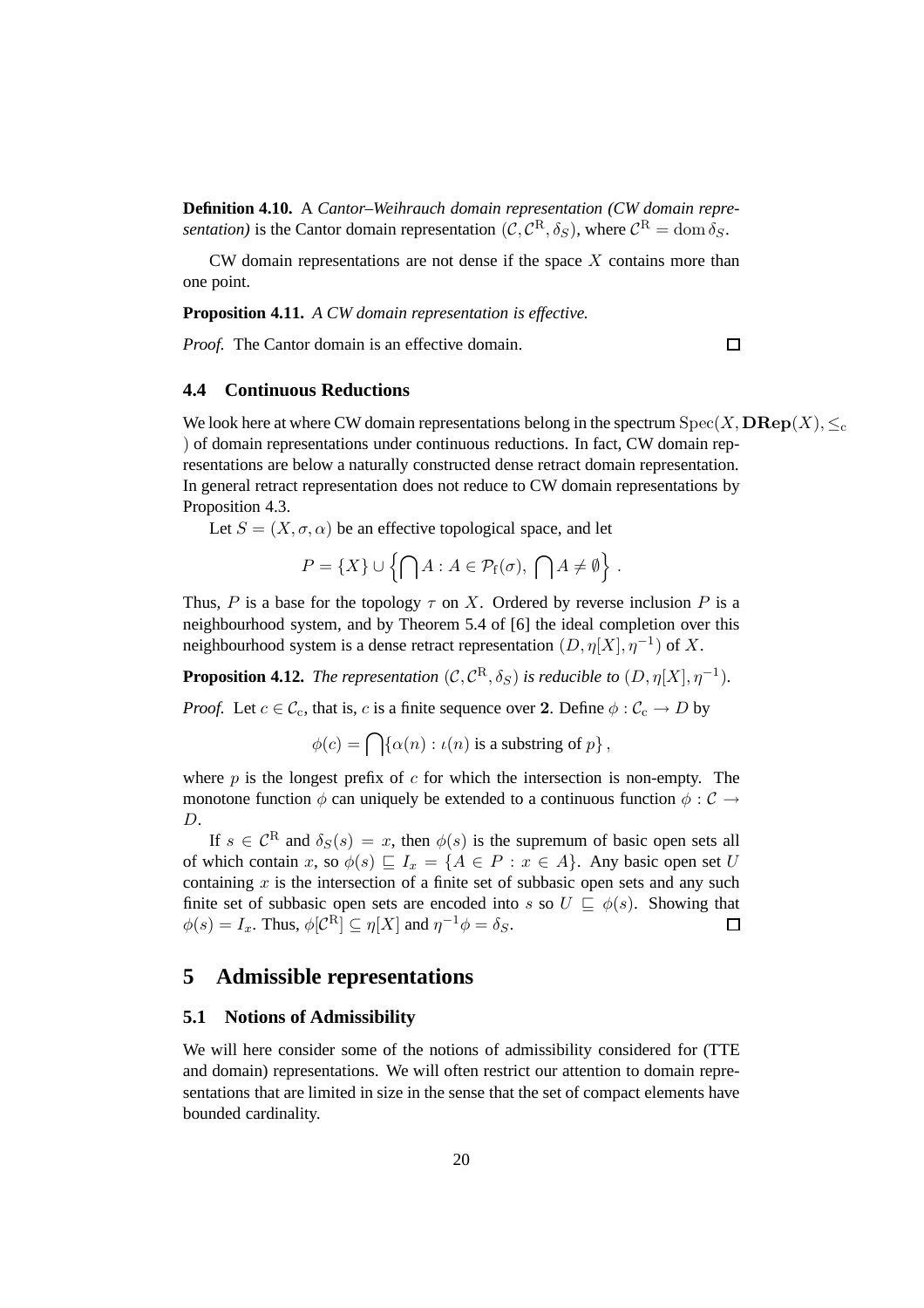The classical notion of admissibility in TTE is the following notion due to Weihrauch [34].

**Definition 5.1.** Let X be a second countable  $T_0$  space. A domain representation  $D \in \mathbf{DRep}_{\omega}(X)$  is *W-admissible* if *D* is continuously equivalent to a CW domain representation of X.

The original definition of Weihrauch is formulated in the less general setting of representations in  $\mathbf{CRep}(X)$ , but immediately generalises to the superclass  $\mathbf{DRep}_{\omega}(X)$ .

The notion of W-admissibility only applies to spaces that have CW domain representations and these are the second countable  $T_0$  spaces. Schröder [23] considers an extended notion of admissibility that includes some spaces that are not second countable.

**Definition 5.2.** A Cantor domain representation  $(C, C^R, \rho)$  of X is *S-admissible* if any continuous partial function  $\epsilon : \Sigma^{\omega} \to X$  factors through D, i.e., if there exists  $\phi : \Sigma^{\omega} \longrightarrow \Sigma^{\omega}$  such that  $\epsilon = \rho \phi$  on dom  $\epsilon$ .

Note, that  $\epsilon$  in the definition is not assumed to be onto X.

Hamrin [18] generalised the above notion of admissibility to domain representations.

- **Definition 5.3.** (i) A domain representation D is  $\kappa$ -*admissible* if for each  $\kappa$ based domain  $E$  with dense totality  $E^R$  and for each continuous function  $\epsilon$  :  $E^{R} \rightarrow X$  there exists a continuous function  $\bar{\epsilon}$  :  $E \rightarrow D$  such that  $\epsilon(x) = \rho \bar{\epsilon}(x)$  for all  $x \in E^R$ .
- (ii) A domain representation is *H-admissible* if it is  $\kappa$ -admissible for all  $\kappa$ .

As for S-admissibility, note that the function  $\epsilon$  in the definition above is not assumed to be a representation function, in particular, it need not be onto.

#### **5.2 Admissibility as Universality**

We will see here that the notions of admissibility due to Schröder and Hamrin are all notions of universality in the appropriate spectrum. Recall also that universality can be seen as being a terminal object in the appropriate category as observed in Section 3.1.

W-admissibility is not intrinsically a universality notion as it is defined differently, but W-admissible representations are universal in  $Spec(X, \mathbf{CRep}(X), \leq_c)$ as they are continuously equivalent to universal CW domain representations.

The other notions of admissibility are nearly formulated as universality conditions already, but there is a small difference in that universality requires just representations to factor through the universal representation, but admissible representations require that all continuous maps to the space should factor through the representation (these continuous maps could be viewed as *partial representations*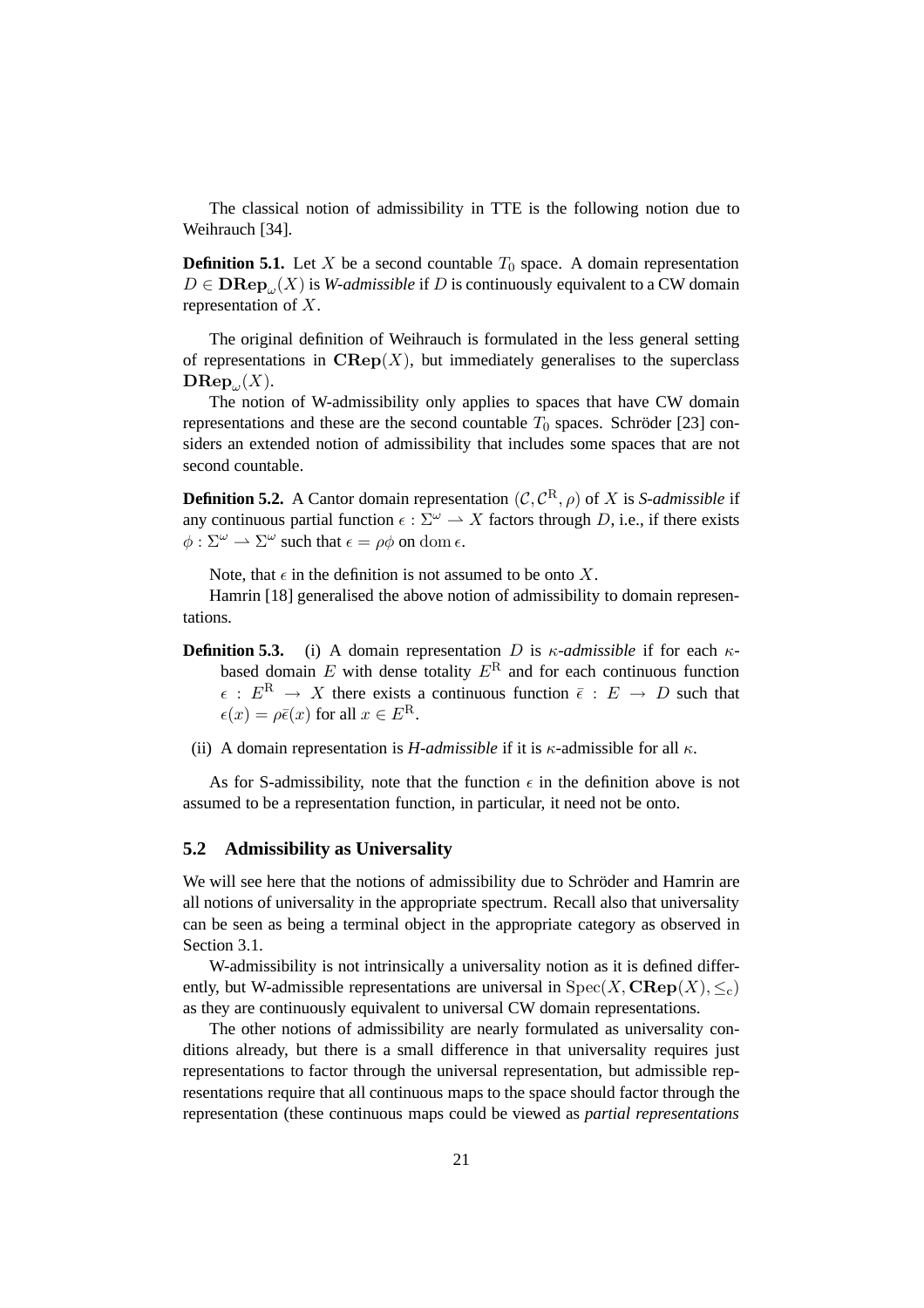of the space). Thus, we have something to prove for each of the admissibility notions considered. The essential step in these proofs is a disjoint sum construction.

**Proposition 5.4.** A domain representation  $(D, D^{\text{R}}, \rho)$  in  $\mathbf{D}\mathbf{Rep}^{\text{D}}_{\kappa}(X)$  is  $\kappa$ -admissible *if, and only if, it is universal in*  $\mathbf{DRep}_{\kappa}^{\mathcal{D}}(X)$ *.* 

*Proof.*  $(\Rightarrow)$ : All domain representations in  $\mathbf{DRep}_{\kappa}^{\mathbf{D}}$  reduces to a  $\kappa$ -admissible representation D by definition of  $\kappa$ -admissibility, so D is universal.

 $(\Leftarrow)$ : Let E a  $\kappa$ -based domain with a dense totality  $E^R$ . We need to show that any continuous  $\epsilon : E^R \to X$  factors through D.

Construct  $F = E \oplus D$ , the disjoint union of E and D. Clearly, F is  $\kappa$ -based. The totality  $F^{R} = E^{R} \cup D^{R}$  is dense. Define  $\rho_{F} : F^{R} \to X$  by

$$
\rho_F(f) = \begin{cases} \epsilon(f), & \text{if } f \in E^R; \\ \rho_D(f), & \text{otherwise.} \end{cases}
$$

Continuity of  $\rho_F$  follows from the continuity of  $\epsilon$  and  $\rho_D$  on the disjoint spaces  $E^R$ and  $D^R$ . Thus,  $(F, F^R, \rho_F)$  is a dense  $\kappa$ -based domain representation of X. Since D is universal there exists a continuous  $\phi : F \to D$  representing the identity on X.

Let  $\iota : E \to F$  be the continuous embedding of E into F. Let  $\overline{\epsilon} = \phi \iota : E \to$ D. By construction we have  $\rho_D \bar{\epsilon} = \rho_D \phi \bar{\epsilon} = \epsilon$  showing that  $\epsilon$  factors through D.

**Proposition 5.5.** *A domain representation*  $(D, D^R, \rho)$  *in*  $\mathbf{DRep}^D(X)$  *is H-admissible if, and only if, it is universal in*  $\mathbf{DRep}^D(X)$ *.* 

*Proof.* Idem as above without cardinality considerations.

**Proposition 5.6.** *A Cantor domain representation* (C, C <sup>R</sup>, ρ) *is S-admissible if, and only if, it is universal in*  $\mathbf{CRep}(X)$ *.* 

*Proof.* Assume without loss of generality that the underlying alphabet of Cantor spaces contains the symbols 0 and 1. The disjoint sum of two Cantor domain representations  $(C, C_i^R, \rho_i), i = 0, 1$  is the Cantor domain representation  $(C, C^R, \rho)$ where

$$
\mathcal{C}^{\mathcal{R}} = \{ 0u : u \in \mathcal{C}_0^{\mathcal{R}} \} \cup \{ 1u : u \in \mathcal{C}_1^{\mathcal{R}} \},
$$

and

$$
\rho(u) = \begin{cases} \rho_0(v), & \text{if } u = 0v; \\ \rho_1(v), & \text{if } u = 1v. \end{cases}
$$

The rest of the proof is identical to the proofs above.

 $\Box$ 

 $\Box$ 

It is known that W-admissibility implies S-admissibility within CRep, and trivially we have that H-admissibility implies  $\kappa$ -admissibility for any  $\kappa$ .

By characterisation results of Schröder  $[23,$  Theorem 13] and Hamrin  $[18,$  Theorem 6.8] we have that spaces have S-admissible representations if, and only if,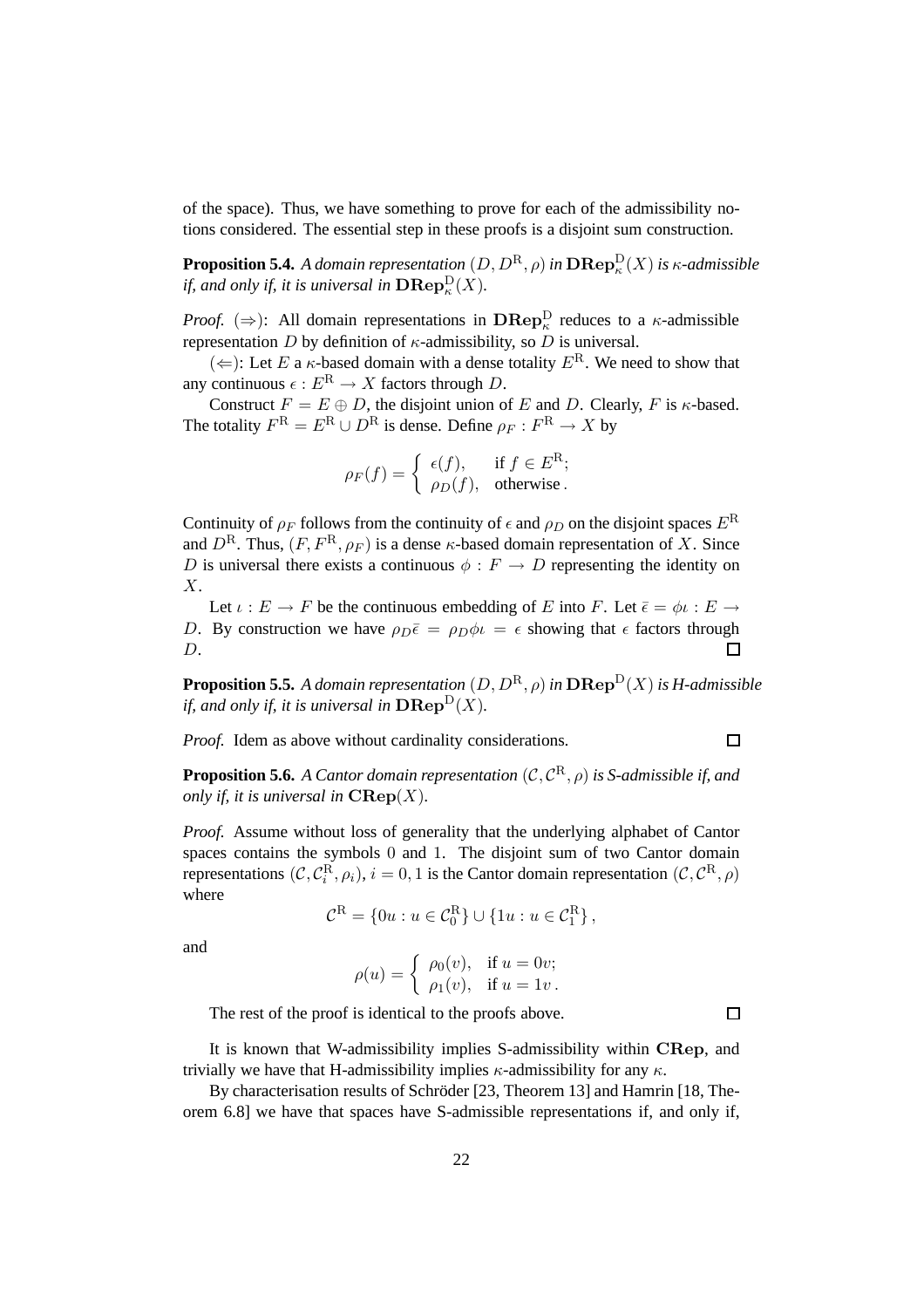they have  $\omega$ -admissible representations. We would like to relate S-admissibility and  $\omega$ -admissibility directly using reductions, which would be easy if we had a natural class of domain representations that contains both  $\mathbf{CRep}$  and  $\mathbf{DRep}^{\mathbf{D}}_{\omega}$ . The obvious choice would be  $\mathbf{D}\mathbf{Rep}_{\omega}$ , but representations universal in  $\mathbf{D}\mathbf{Rep}^{\mathbf{D}}_{\omega}(X)$ need not be universal in the superclass  $\mathbf{D}\mathbf{Rep}_{\omega}(X)$ .

# **6 Representations of the reals**

Here we will look at three different representations of real numbers. The first is the customary interval domain, the second is a substructure of the interval domain that allow for more efficient computations, and the third corresponds to binary expansion of the reals.

Let  $R$  be the ideal completion of all closed rational intervals together with the real line ordered by reverse inclusion. The representing elements  $\mathcal{R}^R$  of this domain are all ideals that have singleton intersections; a representing ideal is mapped by  $\rho_R$  to the single element of its intersection. Define  $\eta_R$  by

$$
\eta_{\mathcal{R}}(x) = \{ [a, b] : a < x < b, \ a, b \in \mathbb{Q} \} \, .
$$

**Lemma 6.1.**  $(\mathcal{R}, \mathcal{R}^R, \rho_{\mathcal{R}}, \eta_{\mathcal{R}})$  *is an admissible representation of the reals.* 

*Proof.* A standard proof shows that the representation is a dense retract domain representation.  $\Box$ 

In [8] centred dyadic approximations are considered for efficient implementations of exact real arithmetic. These form an interesting substructure of the interval domain.

**Definition 6.2.** A *centred dyadic interval* is represented by a triple (m, e, s) of the form

$$
a = (m \pm e)2^{-s},
$$

where the *mantissa* m and the *exponent* s are integers, and the *error term* e is a natural number. A real x is *approximated* by a if

$$
|x - m2^{-s}| \le e2^{-s},
$$

or equivalently,

$$
x \in [(m-e)2^{-s}, (m+e)2^{-s}].
$$

Fix j > 0. A *centred dyadic* j*-approximation* is a centred dyadic interval where the error term is strictly bounded by  $2^j$ .

We will assume that j is fixed throughout and we will simply write *centred dyadic approximation*.

Let  $\mathcal{R}_{\text{cda}}$  be the ideal completion of all centred dyadic approximations together with the real line ordered by reverse inclusion. Representing elements  $\mathcal{R}^R_{\text{cda}}$  are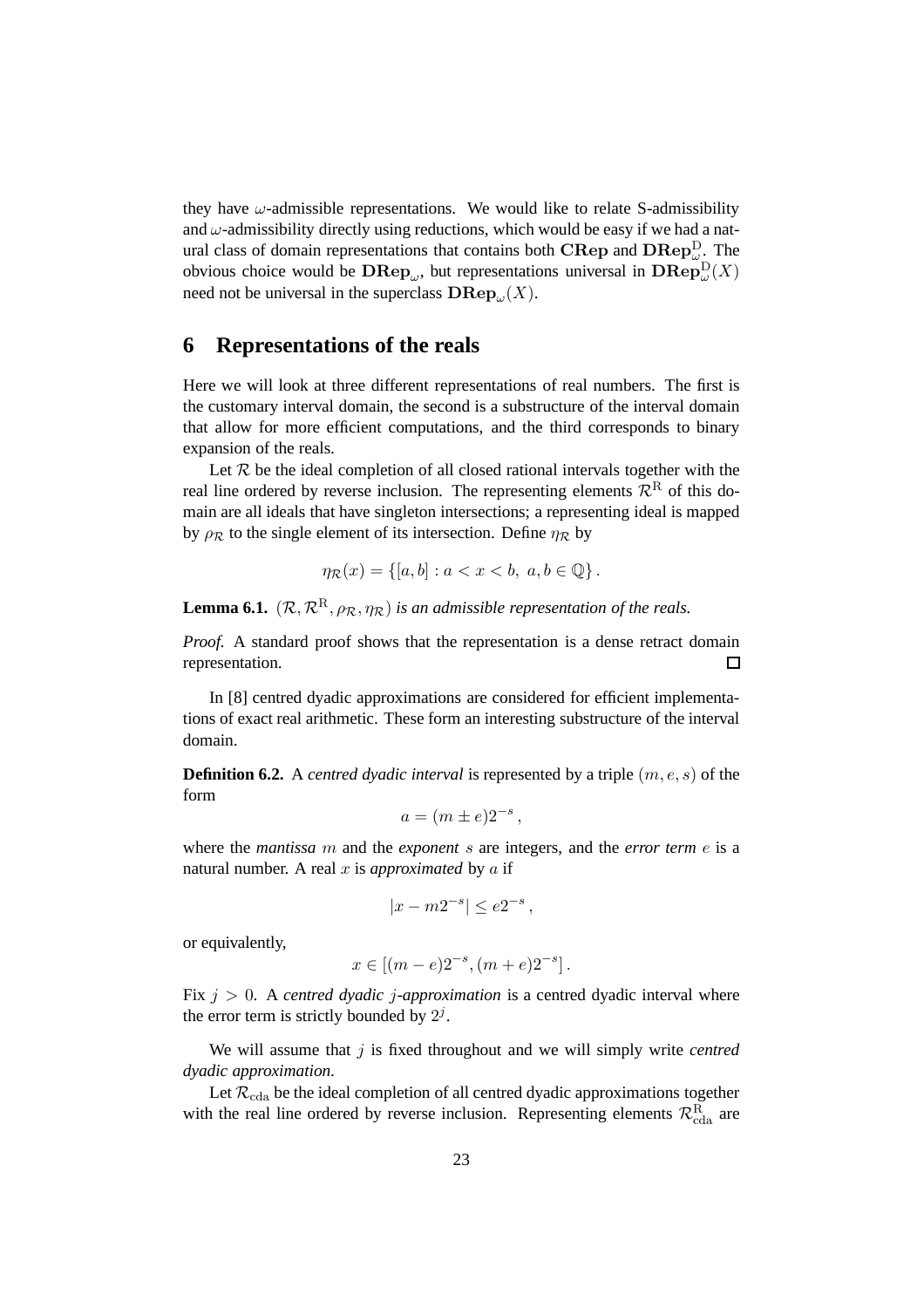again ideals with singleton intersection and the representing function  $\rho_{\mathcal{R}_{\text{cda}}}$  is defined as before.

It is shown in [8, Lemma 3.7] that  $\mathcal{R}_{\text{cda}}$  is not a domain, but that it is a bifinite domain (or SFP-domain). Nevertheless we will show that with respect to reducibility  $\mathcal{R}_{\text{cda}}$  is equivalent to the interval domain. The following lemma shows that even though finite suprema does not exist in general in  $\mathcal{R}_{\text{cda}}$  there is a sufficiently rich substructure of  $\mathcal{R}_{\text{cda}}$  where finite suprema exist.

**Lemma 6.3.** *Within the substructure of all centred dyadic 1-approximations finite suprema exist.*

*Proof.* It is sufficient to show that the supremum of  $a = (m \pm 1)2^{-s}$  and  $b =$  $(n+1)2^{-t}$  is a centred dyadic 1-approximation. Assume without loss of generality that  $t > s$ .

If the distance between the centre points of a and b, that is  $m2^{-s}$  and  $n2^{-t}$ , is less than the radius of a, that is  $2^{-s}$ , then the centre of b must be at least  $2^{-t}$  away from boundary of  $a$ , meaning that  $b$  is contained in  $a$ , so  $b$  is the supremum.

The remaining case is that the centre of  $b$  is on the boundary of  $a$ . Assume that the centre of b is the upper end-point of a, i.e.,  $n2^{-t} = (m+1)2^{-s}$ . The supremum of *a* and *b* is  $((2n - 1) \pm 1)2^{-t-1}$ .  $\Box$ 

**Theorem 6.4.** *The representations*  $\mathcal{R}$  *and*  $\mathcal{R}_{\text{cda}}$  *are equivalent.* 

*Proof.* The inclusion map from  $\mathcal{R}_{\text{cda}}$  to  $\mathcal R$  represents the identity on the real line so  $\mathcal{R}_{\text{cda}}$  reduces to  $\mathcal{R}$ .

For the other direction define  $\phi$  on compacts by

$$
\phi([a,b]) = \bigsqcup_1 \{ (m \pm 1)2^{-s} : [a,b] \subseteq (m \pm 1)2^{-s}, 2^{-s} \le |b-a| \},\
$$

if  $a \neq b$  and by

$$
\phi([a, a]) = \bigsqcup \{ (m \pm 1)2^{-s} : a \text{ is approximated by } (m \pm 1)2^{-s} \},
$$

otherwise. The  $\bigsqcup_1$  in the former equation gives finite suprema in the substructure of centred dyadic 1-approximations. Note that the supremum is taken over a finite set because there can only be finitely many 1-approximations containing the interval when the radii of the 1-approximations are bounded. The second supremum is taken over a directed set.

Extend  $\phi$  to a continuous function. Then  $\phi$  represents the identity on the real line. Thus,  $\mathcal{R}$  reduces to  $\mathcal{R}_{\text{cda}}$ . □

Restricting the interval domain  $R$  to the unit interval gives an admissible representation of the unit interval which we denote by  $\mathcal{R}_{[0,1]}$ .

We will construct a representation corresponding to binary expansion. For simplicity we restrict ourselves to the unit interval. Let the compact elements be finite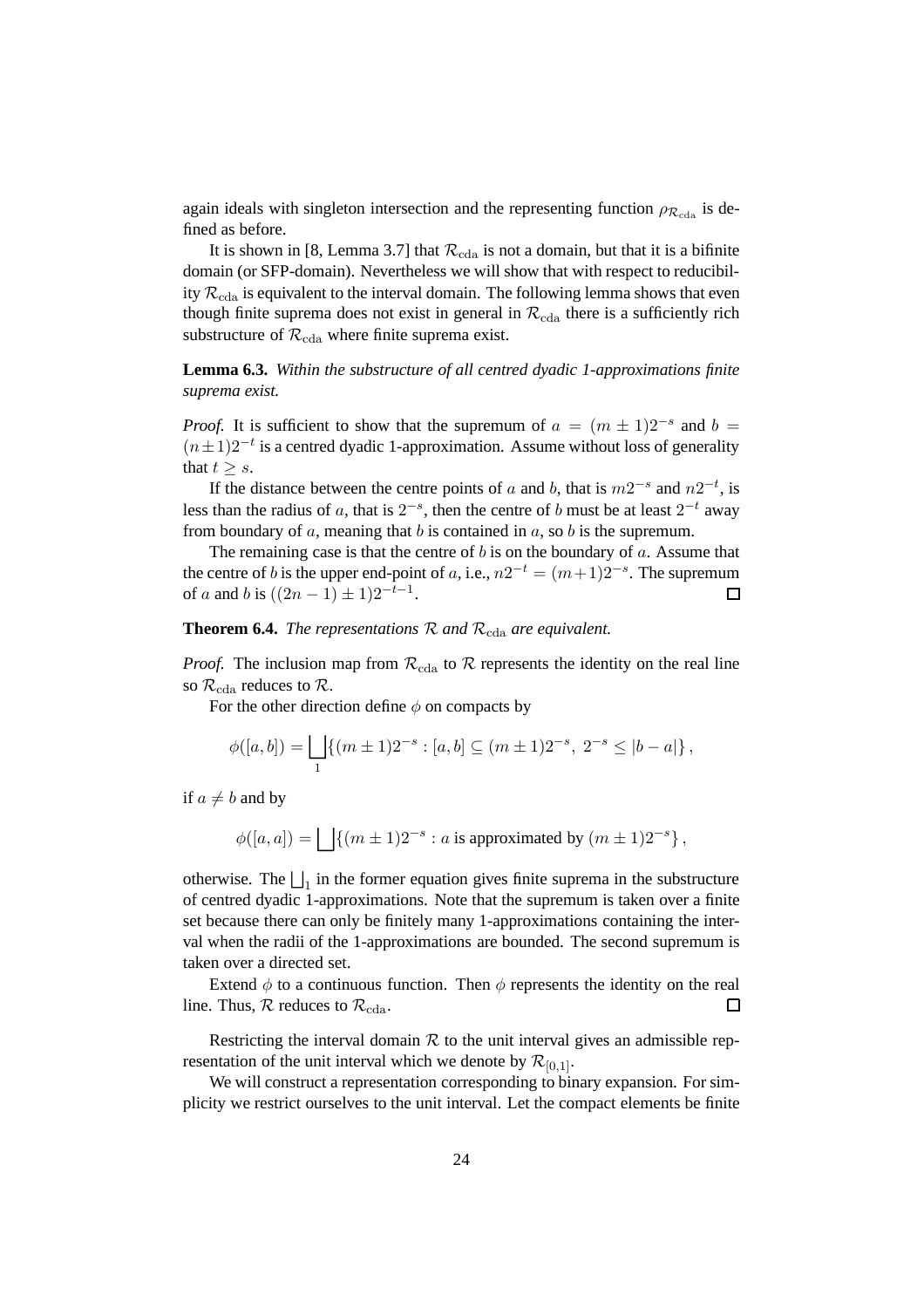binary expansions, and let  $D_{[0,1]}$  be the ideal completion over the prefix ordering of finite binary expansions. A maximal element of the domain corresponds to an infinite binary expansion. Let  $\rho_D : D_{[0,1]} \to \mathbb{R}$  be the mapping of an infinite binary expansion into the corresponding real number. Note that any interior dyadic point will have two representations in the domain, for example,  $\frac{1}{2}$  is represented by both .0111 . . . and .1000 . . . The domain  $D_{[0,1]}$  is a dense representation of the unit interval.

Construct a monotone map  $\phi$  from compact elements of  $D_{[0,1]}$  (that is, finite binary expansions) to  $\mathcal{R}_{[0,1]}$  by mapping  $b_1 \ldots b_n$  to the interval

$$
\left[\frac{a}{2^n},\frac{a+1}{2^n}\right]
$$

,

where a is the integer number  $b_1 \dots b_n$ . Extend  $\phi$  to a continuous function  $\phi$ :  $D_{[0,1]} \rightarrow \mathcal{R}_{[0,1]}$ . The function  $\phi$  induces the identity on the unit interval so  $D_{[0,1]}$ reduces to  $\mathcal{R}_{[0,1]}$ .

**Lemma 6.5.** *The representation*  $\mathcal{R}_{[0,1]}$  *does not reduce to*  $D_{[0,1]}$ *.* 

*Proof.* Assume that  $\mathcal{R}_{[0,1]}$  reduces to  $D_{[0,1]}$ . Then by Lemma 3.11  $D_{[0,1]}$  would be a retract representation. Consider where the embedding would send  $\frac{1}{2}$ . If the embedding of  $\frac{1}{2}$  is to .0111... then the preimage of the basic open set  $\uparrow$  0 is the non-open interval  $[0, \frac{1}{2}]$  $\frac{1}{2}$ . If  $\frac{1}{2}$  instead is embedded into .1000 ... then the pre-image of  $\uparrow$  1 is the non-open interval  $\left[\frac{1}{2}\right]$  $\frac{1}{2}$ , 1]. This contradicts the existence of a continuous embedding, and hence, that  $D_{[0,1]}$  is a retract representation. Thus,  $\mathcal{R}_{[0,1]}$  does not  $\Box$ reduce to  $D_{[0,1]}$ .

Indeed,  $D_{[0,1]}$  is not an admissible domain representation nor is its corresponding TTE representation S-admissible.

We also know that representing the reals by binary expansions is not an appropriate choice when considering computability of operations on the domain. It is well-known that neither addition nor multiplication is computable on binary expansions of real numbers.

**Example 6.6.** Consider computing addition on infinite binary expansions. The sum of  $\frac{1}{3} = 0.010101...$  and  $\frac{1}{6} = 0.0010101...$  is  $\frac{1}{2}$ . However, for whatever finite amount of the inputs that is inspected even the first bit after the binary point of the output is not determined. Thus, we cannot effectively compute addition.

# **Theorem 6.7.** *The cardinality of*  $Spec(\mathbb{R}, \mathbf{DRep}(\mathbb{R}), \leq_c)$  *is infinite.*

*Proof.* Let  $b \ge 2$  be a base. Let  $D_b$  be the domain representation of the reals using base  $b$  expansions of the reals. Let  $p$  be a prime such that  $p$  does not divide  $b$ . Then the fraction  $\frac{1}{p}$  has an infinite expansion in base b. There is no continuous reduction of  $D_b$  to  $D_p$  since any finite prefix of the expansion of  $\frac{1}{p}$  in  $D_b$  is not enough to determine if it should be sent to  $0 \ldots$  or  $1 \ldots$  in  $D_p$ . The result follows as there are infinitely many prime numbers.  $\Box$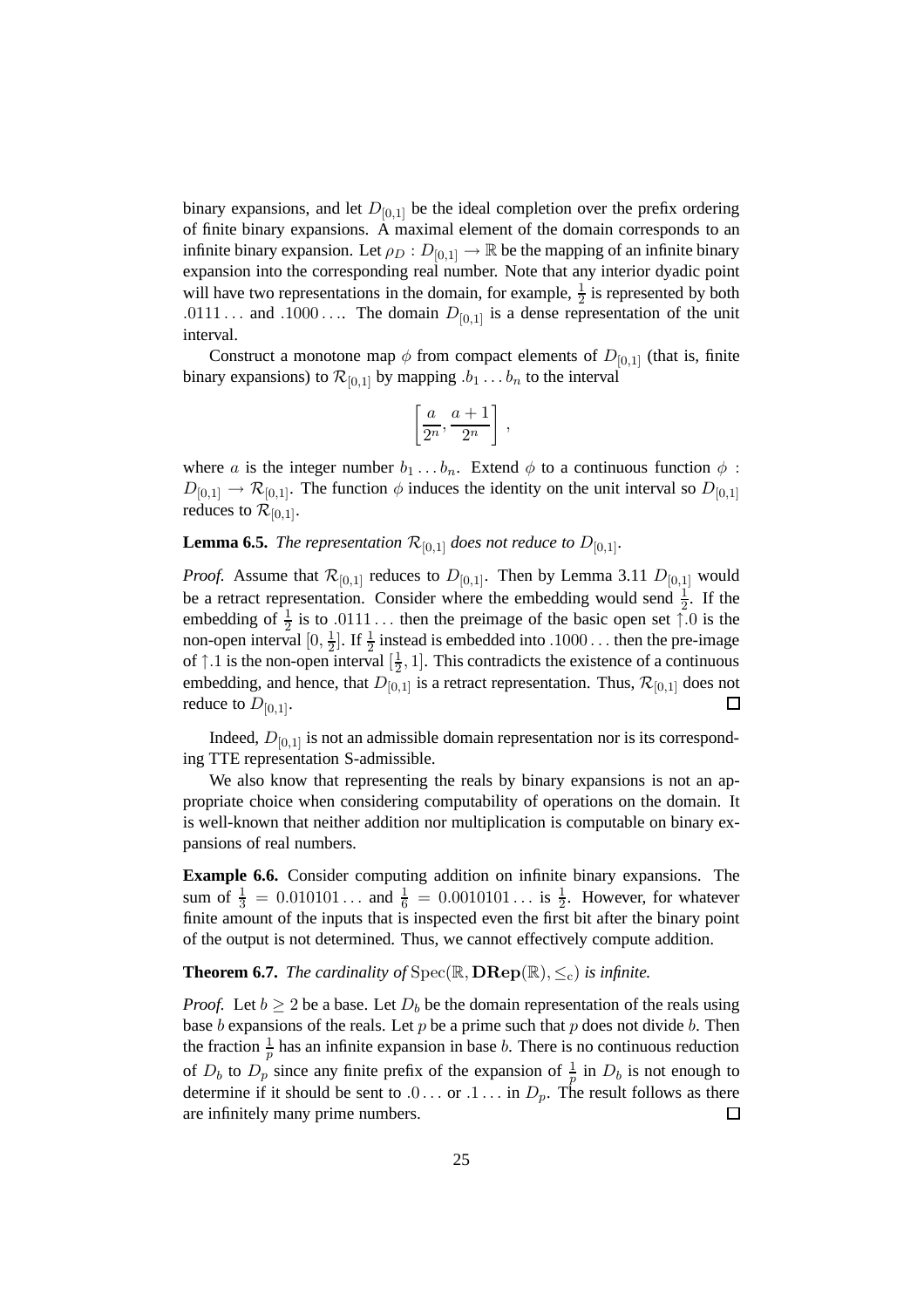As the proof shows, there are infinitely many non-equivalent countably based domain representations of the reals.

# **References**

- [1] S. Abramsky and A. Jung. Domain theory. In S. Abramsky et al., editors, *Handbook of Logic in Computer Science*, volume III, pages 1–168. Oxford University Press, 1994.
- [2] U. Berger. Density theorems for the domains-with-totality semantics of dependent types. In J. Adamek, J. Koslowski, V. Pollara, and W. Struckmann, editors, Proceedings of the Workshop Domains II. Technische Universität Braunschweig, 1996.
- [3] U. Berger. Density theorems for the domains-with-totality semantics of dependent types. *Applied Categorical Structures*, 7:3–30, 1999.
- [4] L. Birkedal, A. Carboni, G. Rosolini, and D. S. Scott. Type theory via exact categories. In *Proceedings of the 13th Annual IEEE Symposium on Logic in Computer Science*, pages 188–198, Indianapolis, Indiana, 1998. IEEE Computer Society Press.
- [5] J. Blanck. Domain representability of metric spaces. *Annals of Pure and Applied Logic*, 83:225–247, 1997.
- [6] J. Blanck. Domain representations of topological spaces. *Theoretical Computer Science*, 247:229–255, 2000.
- [7] J. Blanck. Effectivity of regular spaces. In J. Blanck, V. Brattka, and P. Hertling, editors, *Computability and Complexity in Analysis*, volume 2064 of *Lecture Notes in Computer Science*, pages 1–15. Springer, 2001.
- [8] J. Blanck. Exact real arithmetic using centred intervals and bounded error terms. *Journal of Logic and Algebraic Programming*, 66:50–67, 2006.
- [9] F. Dahlgren. Partial continuous functions and admissible domain representations. Manuscript, 2006.
- [10] P. di Gianantonio. Real number computability and domain theory. *Information and Computation*, 127:11–25, 1996.
- [11] A. Edalat. Domain theory and integration. *Theoretical Computer Science*, 151:163–193, 1995.
- [12] A. Edalat. Dynamical systems, measures, and fractals via domain theory. *Information and Computation*, 120:32–48, 1995.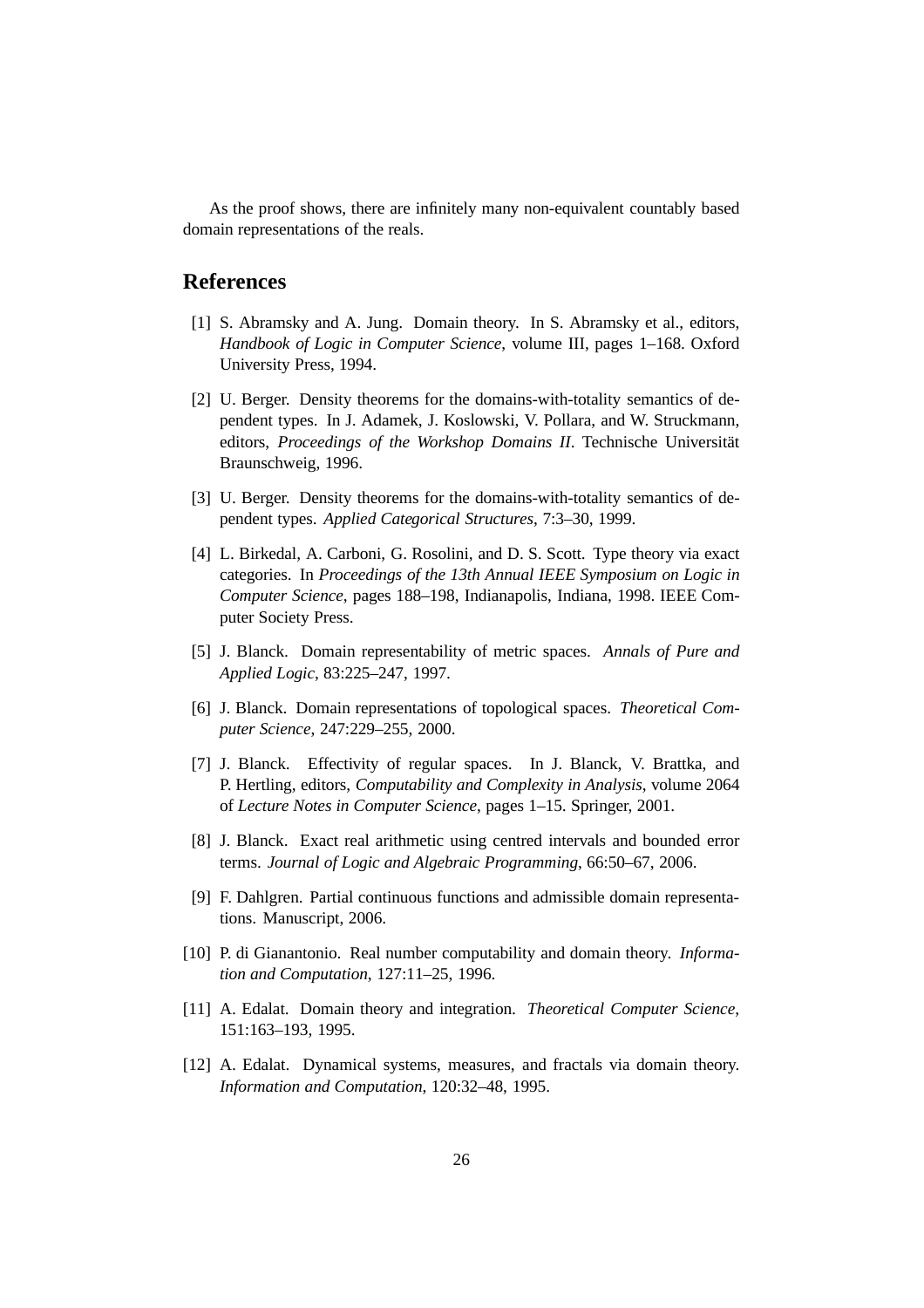- [13] A. Edalat and R. Heckmann. A computational model for metric spaces. *Theoretical Computer Science*, 193:53–73, 1998.
- [14] Y. L. Ershov. Model c of partial continuous functionals. In R. O. Gandy and J. M. E. Hyland, editors, *Logic Colloquium 76*, volume 87 of *Studies in Logic and Foundations in Mathematics*, pages 455–467. North-Holland, 1977.
- [15] Y. Eršov. Theorie der Numerierungen. Zeitschrift für Math. Log., 19(4):289– 388, 1973.
- [16] Y. Eršov. Theorie der Numerierungen II. Zeitschrift für Math. Log., 21(6):473–584, 1975.
- [17] Y. Eršov. Theorie der Numerierungen III. Zeitschrift für Math. Log., 23(4):289–371, 1977.
- [18] G. Hamrin. *Effective Domains and Admissible Domain Representations*. PhD thesis, Department of Mathematics, Uppsala University, 2005.
- [19] P. Køber. Uniform domain representations of  $l^p$ -spaces. Manuscript, 2006.
- [20] A. I. Mal′ cev. Constructive algebras. I. *Uspehi Mat. Nauk*, 16(3 (99)):3–60, 1961.
- [21] D. Normann. A hierarchy of domains with totality, but without density. In S. B. Cooper, T. A. Slaman, and S. S. Wainer, editors, *Computability, Enumerability, Unsolvability*, volume 224 of *London Mathematical Society Lecture Notes Series*, pages 233–257. Cambridge University Press, 1996.
- [22] D. Normann. The continuous functionals of finite type over the reals. In K. Keimel, Y. M. Liu, and G.-Q. Zhang, editors, *Domains and Processes*, pages 103–124. Kluwer Academic Publishers, 2001.
- [23] M. Schröder. Extended admissibility. *Theoretical Computer Science*, 284(2):519–538, 2002.
- [24] D. S. Scott. A new category? Domains, spaces and equivalence relations. Manuscript, 1996.
- [25] V. Stoltenberg-Hansen, I. Lindström, and E. R. Griffor. *Mathematical Theory of Domains*. Cambridge University Press, 1994.
- [26] V. Stoltenberg-Hansen and J. V. Tucker. Complete local rings as domains. *Journal of Symbolic Logic*, 53:603–624, 1988.
- [27] V. Stoltenberg-Hansen and J. V. Tucker. Effective algebra. In S. Abramsky et al., editors, *Handbook of Logic in Computer Science*, volume IV, pages 357–526. Oxford University Press, 1995.